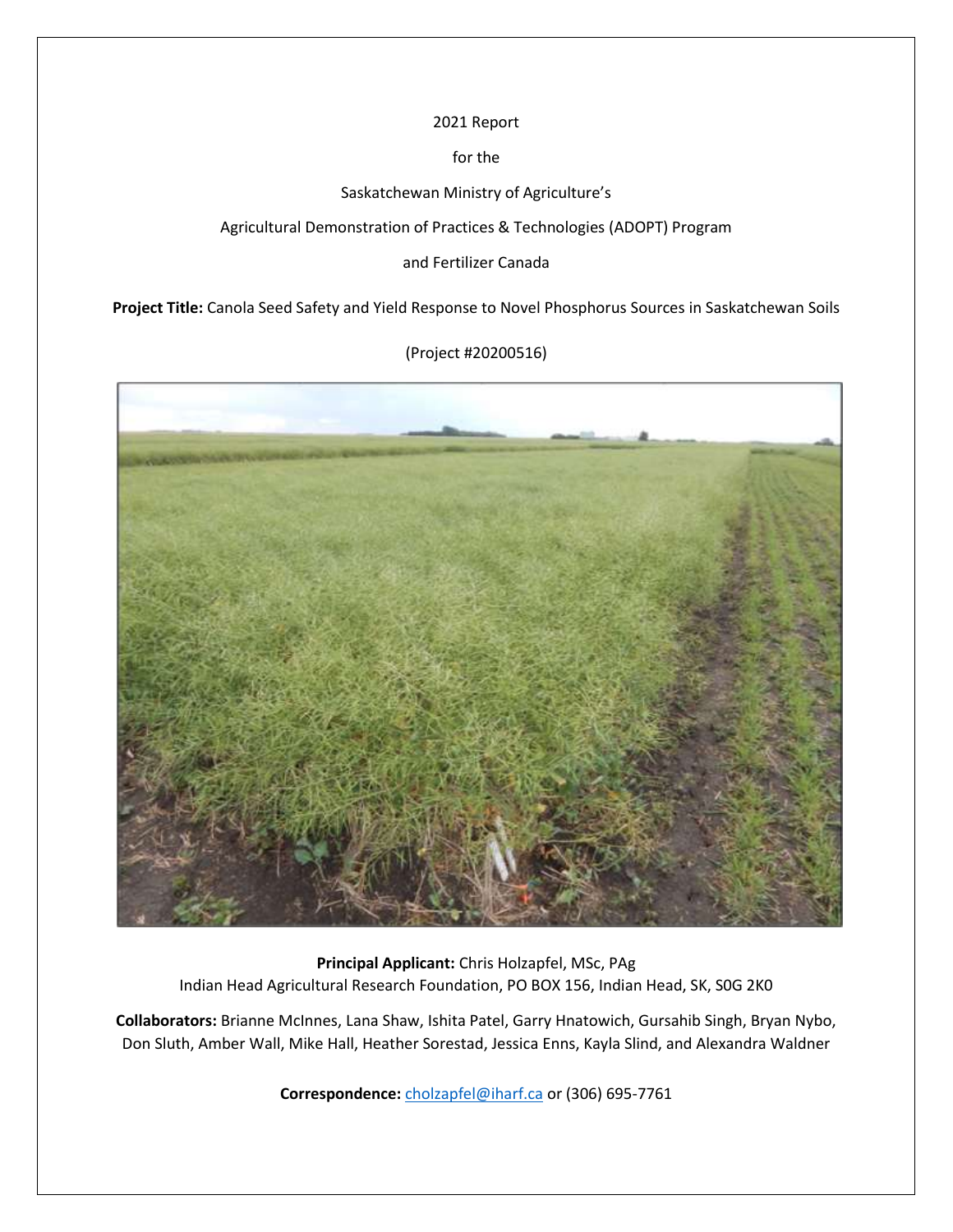# **Project Identification**

- **1. Project Title:** Canola seed safety and yield response to novel phosphorus (P) fertilizer sources in Saskatchewan soils
- **2. Project Number:** 20200516
- **3. Producer Group Sponsoring the Project:** Indian Head Agricultural Research Foundation
- **4. Project Location(s):** Field trials were located at Indian Head (#156), Melfort (#428), Outlook (#284), Redvers (#61), Scott (#380), Swift Current (#137), and Yorkton (#244), Saskatchewan
- **5. Project start and end dates(s):** April-2020 to February-2021

# **6. Project contact person & contact details:**

Chris Holzapfel, Research Manager Indian Head Agricultural Research Foundation (IHARF) PO BOX 156, Indian Head, SK, S0G 2K0 Mobile: 306-695-7761 Office: 306-695-4200 Email: [cholzapfel@iharf.ca](mailto:cholzapfel@iharf.ca)

# **Collaborators:**

Brianne McInnes, Operations Manager Northeast Agriculture Research Foundation (NARF) PO Box 1240, Melfort, SK, S0E 1A0 Phone: 306-920-9393; Email: [neag.agro@gmail.com](mailto:neag.agro@gmail.com)

Garry Hnatowich, Research Director Irrigation Crop Diversification Corporation (ICDC) PO Box 1460, Outlook, SK, S0L 2N0 Phone: 306-867-5405; Email: garry.icdc@sasktel.net

Lana Shaw, Research Manager South East Research Farm (SERF) PO Box 129, Redvers, SK, S0C 2H0 Phone: 306-452-7253; Email: [lshaw.serf@gmail.com](mailto:lshaw.serf@gmail.com)

Jessica Enns, General Manager Western Applied Research Corporation (WARC) PO Box 89, Scott, SK, S0K 4A0 Phone: 306-247-2001; Email: [Jessica.enns@warc.ca](mailto:Jessica.enns@warc.ca)

Bryan Nybo, Manager Wheatland Conservation Area (WCA) PO Box 2015, Swift Current, SK, S9H 4M7 Phone: 306-773-4775; Email: [wcanybo@sasktel.net](mailto:wcanybo@sasktel.net)

Mike Hall, Research Coordinator East Central Research Foundation (ECRF) PO Box 1939, Yorkton, SK, S3N 3X3 Phone: 306-621-6032; Email: [m.hall@parklandcollege.sk.ca](mailto:m.hall@parklandcollege.sk.ca)

\_\_\_\_\_\_\_\_\_\_\_\_\_\_\_\_\_\_\_\_\_\_\_\_\_\_\_\_\_\_\_\_\_\_\_\_\_\_\_\_\_\_\_\_\_\_\_\_\_\_\_\_\_\_\_\_\_\_\_\_\_\_\_\_\_\_\_\_\_\_\_\_\_\_\_\_\_\_\_\_\_\_\_\_\_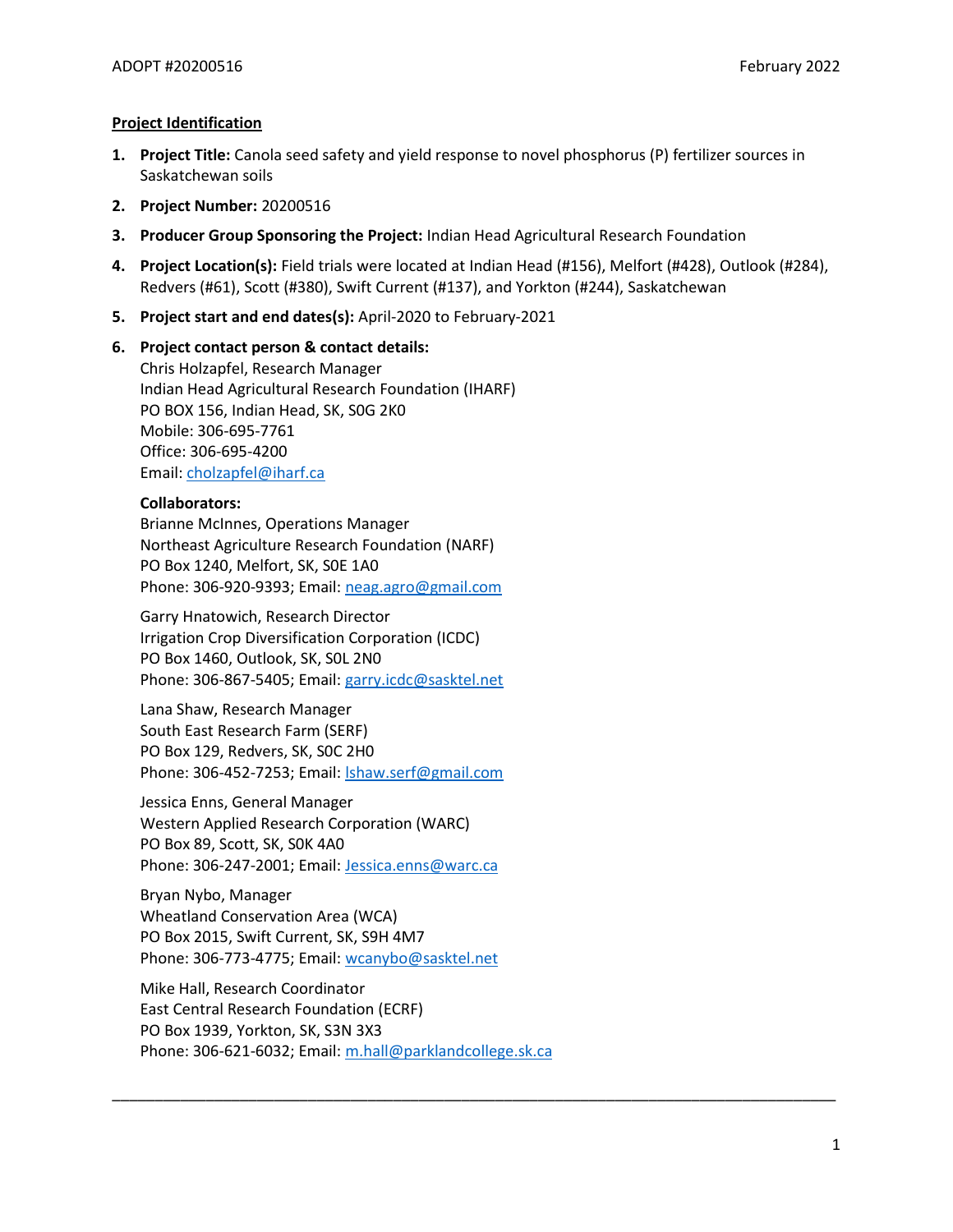# **Objectives and Rationale**

# **7. Project Objectives:**

The objective of this project was to demonstrate canola response to increasing rates of seed-placed phosphorus (P) fertilizer for various formulations. The focus was on both stand establishment and yield. The formulations were monoammonium phosphate, MicroEssentials® S15, and struvite (CrystalGreen®) applied alone or in a blend.

# **8. Project Rationale:**

Results varied by region, but more than 75% of soil samples from Saskatchewan in 2021 had residual phosphorus (P) levels below 15 ppm (Olsen-P). For a large percentage of the major crop producing areas, well over half of the soils tested had pH values exceeding 7.3; however, this varied regionally with lower values in the more western and northern areas but much higher pH soils dominating the eastern half of the province (AGVISE Laboratories 2021). Higher pH soils result in reduced P fertilizer use-efficiency due to chemical reactions with calcium carbonate that reduce the solubility and crop availability of applied P. Saskatchewan farmers are increasingly aware of the long-term importance of P fertilization and many strive to maintain or build soil residual P over the long-term. Notably, P fertilizer use-efficiency in the year of application is notoriously low – generally below 30%. Many growers seek ways to improve this efficiency and novel formulations (i.e., MicroEssentials®, Alpine®, and CrystalGreen®) are often seen as possible solutions to this challenge. Still, monoammonium phosphate (MAP; 11-52-0) continues to be the dominant form used in Western Canadian canola production, holding 69% of the market by volume in 2020 with MicroEssentials® formulations accounting for 19% (Stratus Ag Research 2021).

While not exclusively a P product, MicroEssentials® S15 is a multi-nutrient fertilizer which is often recognized as having improved seed-safety (relative to MAP/ammonium sulfate (AS) blends) and providing a season-long sulfur (S) supply due to its composition of equal parts sulfate and elemental forms. Promotional material and internal research on S15 (Mosaic Company 2016) shows a 151 kg/ha advantage over MAP applied alone and a 78 kg/ha improvement over blended MAP + AS (average of 56 trials over a 9-year period). University of Manitoba research (Grenkow et al. 2013) showed improved seed safety over MAP/AS blends but warned that S15 may not be as effective at providing plant available S compared to conventional MAP/AS blends within the year of application. That aside, the claim specific to P is that the combination of nutrients in S15 creates a more acidic environment which helps keep the P in plant available, soluble forms for a longer time allowing for better overall uptake. A previous ADOPT project at Indian Head in 2018 showed a 56 kg/ha yield advantage to MES15 over MAP when averaged across rates but, the response was not quite significant at the desired probability level (P =  $0.063$ ; Holzapfel 2019).

Struvite is marketed under the trade name CrystalGreen® (5-28-0 plus 10% Mg) and promotional material (Ostara CrystalGreen® 2017) claims superior crop safety with a salt index of 8 (compared to 27 in MAP and 21 in S15) along with improved season-long availability. Early University of Manitoba research found that struvite increased dry matter yields and P recovery over the control but not to the same extent as MAP. They suggested that this may have been due to the lower solubility of struvite in the high pH Manitoba soils (Ackerman et al. 2013). In later evaluations, with wheat and canola, Katanda et al (2016) saw similar early-season dry matter yield and uptake efficiency with struvite versus MAP and, at higher rates, greater biomass yields and P recovery with struvite during the later crop phases. They concluded that struvite could supply sufficient P to sustain yields with overall P use-efficiencies matching or exceeding those for MAP. In order to achieve maximum P availability through the entire growing season, current recommendations for CrystalGreen<sup>®</sup> suggest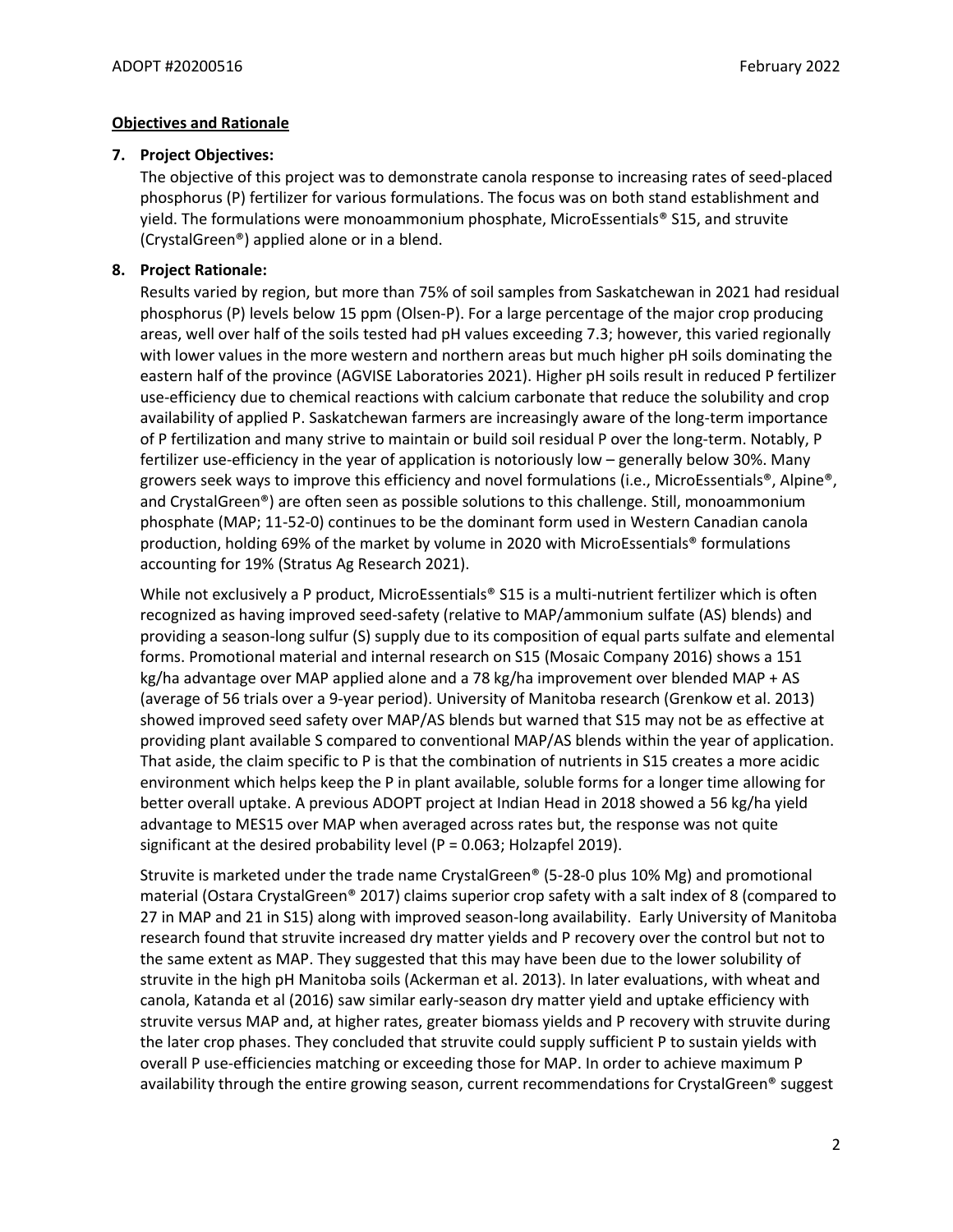blending with MAP so that struvite comprises 25% of the actual  $P_2O_5$  provided by the blend (Ostara CrystalGreen® 2017).

Relative to many crops, canola is a large user of P and relatively responsive to fertilizer applications. It is well documented that high rates of seed-placed P fertilizer can reduce seedling survival and establishment in sensitive crops such as canola; however, many farmers prefer to place at least a portion of their P in the seedrow to ensure it is not limiting early in the season. While P fertilization will typically increase canola yields when residual levels of this nutrient are low, the response is often most evident early in the season with more vigorous growth frequently observed. This is often referred to as a 'pop-up' effect and is primarily attributed to seed-placed P fertilizer but can also occur with side-banding. Advantages with seed-placement compared to other placement options are often observed under dry conditions (due to reduced mobility of P in solution) but this is also when the risk of seedling injury is highest. While side-banding is widely recognized as a safe and viable application method, the majority of canola acres receive P applied in the seed-row (44% by volume compared to 31% for side-banding and 13% for mid-row banding (Stratus Ag Research 2021). Considering that it is both responsive to P fertilization and sensitive to injury with seedplacement of fertilizer products, canola was considered to be an ideal test crop for this project.

# *Literature Cited*

**Ackerman, J., Zvomuya, F., Cicek, N., and D. Flaten. 2013.** Evaluation of manure-derived struvite as a phosphorus source for canola. Can. J. Plant Sci. **93:** 419-424.

**AGVISE Laboratories. 2021.** AGVISE Soil Test Summary: 2021 Manitoba, Saskatchewan. Online [Available]<https://www.agvise.com/resources/soil-test-summaries> (Feb. 10, 2022).

**Grenkow, L. 2013.** Effect of seed-placed phosphorus and sulphur fertilizers on canola plant stand, early season biomass and yield. M.Sc. Thesis. University of Manitoba, Winnipeg, MB. Online [Available]:<https://mspace.lib.umanitoba.ca/xmlui/handle/1993/22150> (Feb. 10, 2022).

**Holzapfel, 2019.** Seed-placed phosphorus fertilizer forms and P. bilaii effects on canola emergence, phosphorus uptake, and yield. ADOPT #20170410 Project Report. Online [Available]: [https://iharf.ca/wp-content/uploads/2019/05/Seed-placed-phosphorus-fertilizer-forms-and-P-bilaii](https://iharf.ca/wp-content/uploads/2019/05/Seed-placed-phosphorus-fertilizer-forms-and-P-bilaii-effect-on-canola.pdf)[effect-on-canola.pdf](https://iharf.ca/wp-content/uploads/2019/05/Seed-placed-phosphorus-fertilizer-forms-and-P-bilaii-effect-on-canola.pdf) (Feb. 10, 2022).

**Katanda, Y., Zvomuya, F., Flaten, D. and N. Cicek. 2016.** Hog-manure recovered struvite: effects on canola and wheat biomass yield and phosphorus use efficiencies. Soil Sci. Soc. Am. J. **80:** 135-146.

**Mosaic Company. 2016.** Mosaic AgriFacts: Long-term canola yield trials. Online [Available]: [https://assets.ctfassets.net/3jf1t80tlft4/5GI6CYiTqRG9Rk1SxhrtB2/a4824a2f479e6a1de294b955cb3](https://assets.ctfassets.net/3jf1t80tlft4/5GI6CYiTqRG9Rk1SxhrtB2/a4824a2f479e6a1de294b955cb3f47db/MicroEssentials-Canola-Yields-MES15-vs-MAP-Blend.pdf) [f47db/MicroEssentials-Canola-Yields-MES15-vs-MAP-Blend.pdf](https://assets.ctfassets.net/3jf1t80tlft4/5GI6CYiTqRG9Rk1SxhrtB2/a4824a2f479e6a1de294b955cb3f47db/MicroEssentials-Canola-Yields-MES15-vs-MAP-Blend.pdf) (Feb. 10, 2022).

**Ostara CrystalGreen®. 2017.** Ostara CrystalGreen® Spec Sheet. Online [Available]: <https://taurus.ag/wp-content/uploads/2017/04/CrystalGreen-GeneralSellSheet.pdf> (Feb. 10, 2022).

**Stratus Ag Research. 2021.** Fertilizer Use Survey: 2020 Crop Year [Available]: <https://fertilizercanada.ca/resources/fertilizer-use-survey-2020-crop-year-western-canada> (Feb. 10, 2022).

\_\_\_\_\_\_\_\_\_\_\_\_\_\_\_\_\_\_\_\_\_\_\_\_\_\_\_\_\_\_\_\_\_\_\_\_\_\_\_\_\_\_\_\_\_\_\_\_\_\_\_\_\_\_\_\_\_\_\_\_\_\_\_\_\_\_\_\_\_\_\_\_\_\_\_\_\_\_\_\_\_\_\_\_\_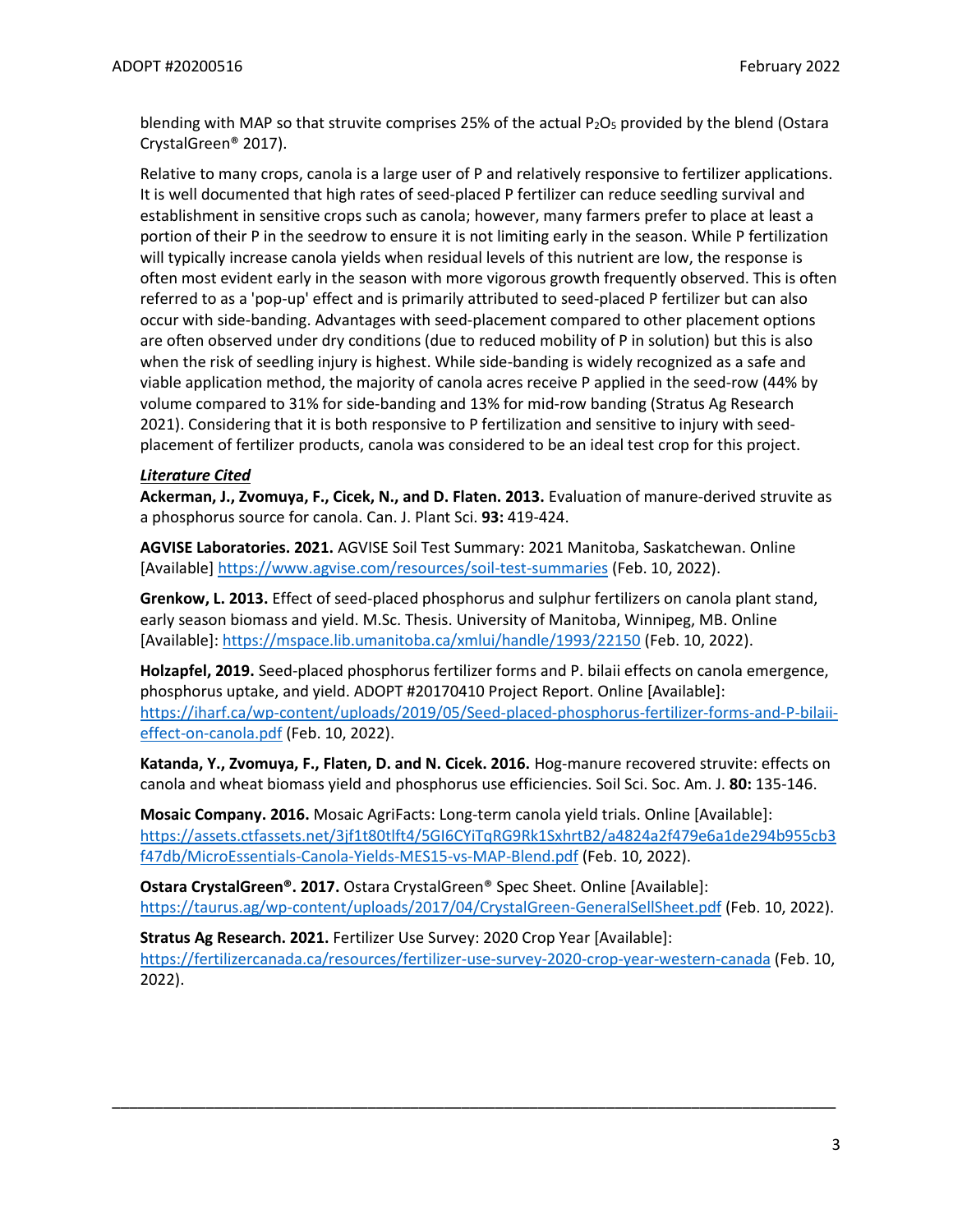## **Methodology and Results**

### **9. Methodology:**

Field trials with canola were conducted near Swift Current, Scott, Indian Head, and Yorkton in 2020 and repeated at these same four locations in 2021 with additional trials at Melfort, Outlook, and Redvers. These locations vary in both their major soil characteristics (i.e., texture, organic matter, pH) and long-term climatic conditions. With that, they also vary in terms of the relative risk of seedling injury that might be expected with in-furrow placement of P fertilizer. The project aimed to evaluate responses to a range of seed-placed phosphorus (P) fertilizer rates and formulations with a focus on crop establishment and yield. In addition to a control where no P was applied, the rates were 25, 45, and 65 kg  $P_2O_5/ha$ . Only granular options could be evaluated due to equipment limitations. The forms included monoammonium phosphate (MAP), MicroEssentials® S15, CrystalGreen®, and a 50:50 blend (by mass of product) of MAP and CrystalGreen®. This blend resulted in actual P<sub>2</sub>O<sub>5</sub> proportions of 35:65 from CrystalGreen<sup>®</sup> and MAP which is comparable to the current industry recommended 25:75 blend. The total amount of nitrogen (N) applied was balanced across treatments within each location; however, the S15 treatments at Yorkton 2020 were discarded because a calculation error resulted in the supplemental urea rate coupled with this P formulation being too low. For simplicity, we did not necessarily attempt to balance total S rates across treatments but did require that S be not limiting; therefore, supplemental ammonium sulfate was applied in all cases. Phosphorus fertilizer products were always seed-placed while urea and ammonium sulfate were side-banded. Detailed treatment information is provided in Table 1.

| #              | Phosphorus Form <sup>2</sup>         | <b>Nutrient Analyses</b> | <b>Phosphorus Rate</b>                  |
|----------------|--------------------------------------|--------------------------|-----------------------------------------|
| $\mathbf{1}$   | Control                              | Not applicable           | 0 kg $P_2O_5/ha$                        |
| $\overline{2}$ | Monoammonium phosphate               | 11-52-0                  | 25 kg $P_2O_5/ha$                       |
| 3              | Monoammonium phosphate               | 11-52-0                  | 45 kg $P_2O_5/ha$                       |
| 4              | Monoammonium phosphate               | 11-52-0                  | 65 kg $P_2O_5/ha$                       |
| 5              | MicroEssentials <sup>®</sup> S15     | 13-33-0-15               | 25 kg P <sub>2</sub> O <sub>5</sub> /ha |
| 6              | MicroEssentials <sup>®</sup> S15     | 13-33-0-15               | 45 kg $P_2O_5/ha$                       |
| 7              | MicroEssentials <sup>®</sup> S15     | 13-33-0-15               | 65 kg $P_2O_5/ha$                       |
| 8              | CrystalGreen <sup>®</sup>            | $5-28-0 + 10\%$ Mg       | 25 kg $P_2O_5/ha$                       |
| 9              | CrystalGreen <sup>®</sup>            | $5-28-0 + 10\%$ Mg       | 45 kg $P_2O_5/ha$                       |
| 10             | CrystalGreen <sup>®</sup>            | $5-28-0 + 10\%$ Mg       | 65 kg $P_2O_5/ha$                       |
| 11             | 50:50 MAP:CrystalGreen® <sup>2</sup> | $8-40-0 + 5%$ Mg         | 25 kg $P_2O_5/ha$                       |
| 12             | 50:50 MAP:CrystalGreen®              | $8-40-0 + 5%$ Mg         | 45 kg $P_2O_5/ha$                       |
| 13             | 50:50 MAP:CrystalGreen®              | $8-40-0 + 5%$ Mg         | 65 kg $P_2O_5/ha$                       |

**Table 1. Treatment descriptions for ADOPT Novel Phosphorus demonstrations completed at Swift Current, Scott, Indian Head, and Yorkton in 2020.**

<sup>Z</sup> Expressed as actual P<sub>2</sub>O<sub>5</sub> the ratio is 65:35 MAP:CrystalGreen<sup>®</sup>

Selected agronomic information and dates of operations are in Table 9 of the Appendices. The specific canola hybrids varied across locations. Seeding rates also varied with most sites targeting 105 seeds/m<sup>2</sup>, but Outlook-2021 and Swift Current-2021 utilizing higher rates to compensate for sub-optimal seeding conditions. All sites used drills equipped with hoe openers and row spacing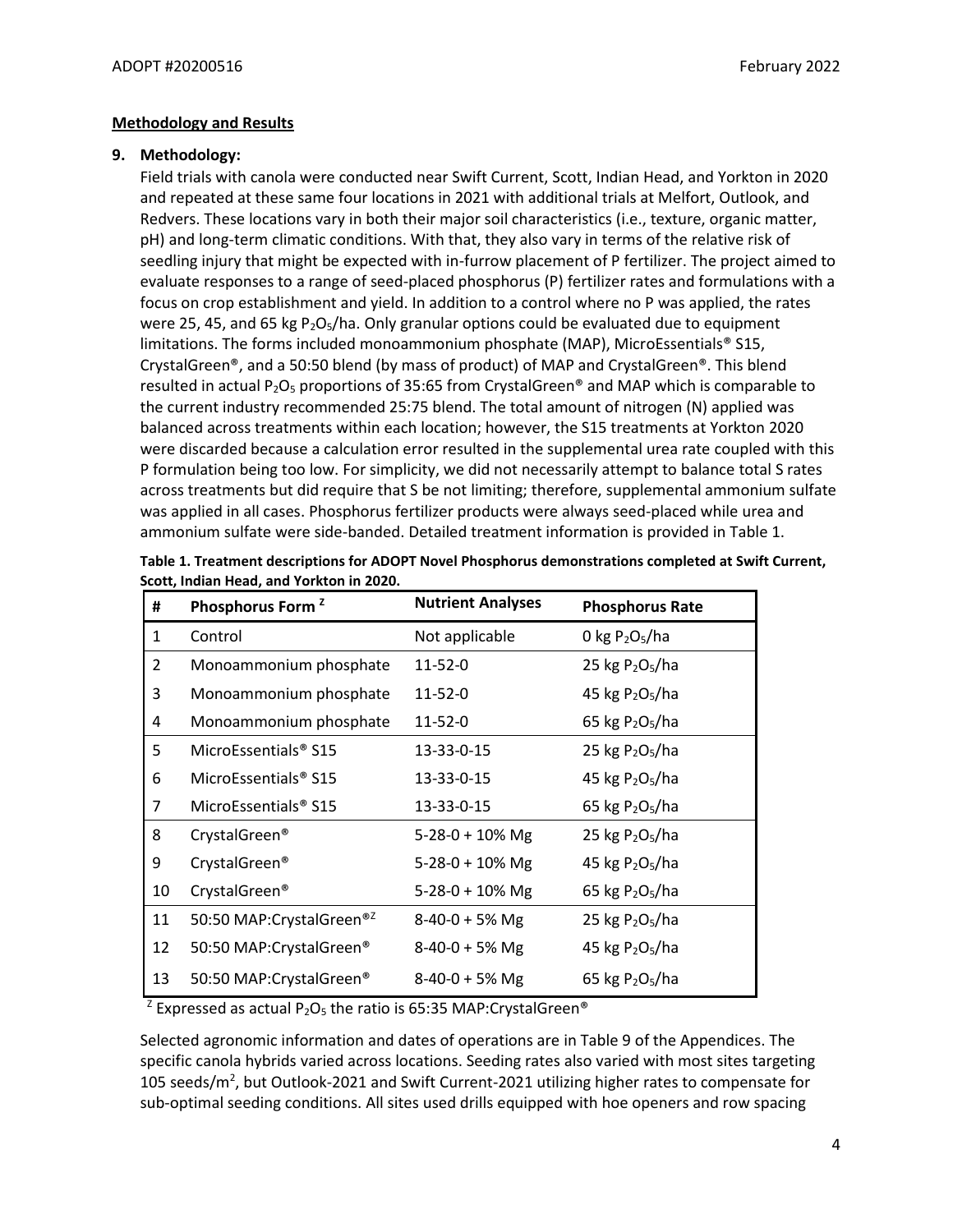ranging from 21-30 cm with target seeding depths of approximately 2-2.5 cm. Weeds were controlled using registered pre-emergent and in-crop herbicides. Fungicides were applied at the discretion of individual site managers; however, conditions were not conducive to disease at any location-years. Pre-harvest herbicides or desiccants were also utilized at the discretion of sitemanagers and the centre rows of each plot were straight-combined, avoiding outside rows, wherever possible.

Various data were collected during the growing season and from the harvested seed. Residual nutrient levels and basic soil information were derived from spring composite soil samples which were submitted to AGVISE Laboratories (Northwood ND) for analyses. Spring plant densities were determined by counting seedlings in 4 x 1 m sections of crop row after emergence was complete. Final plant densities were determined at the end of the season by counting stubble in  $4 \times 1$  m sections of crop row after harvest, except at Swift Current in 2020 where these counts were completed before combining. The maturity date was also recorded at all locations; however, treatment effects on this variable were always small, somewhat inconsistent, and of little agronomic importance; therefore, detailed results are not reported. Grain yields were determined from the harvested seed and are corrected for dockage and to 10% seed moisture content. Daily temperatures and precipitation amounts were recorded from the nearest Environment and Climate Change Canada weather stations for each location with the exception of Redvers where a privately own weather station was utilized.

Data from all locations were combined prior to analyses; however, Yorkton-2020 was excluded due to the missing treatments. Response data were analyzed using the generalized linear mixed model (GLIMMIX) procedure of SAS Studio. The effects of site (S), P form (F), P rate (R), and all possible two and three-way interactions were considered fixed, while the effects of replicate (within sites) were random. The unfertilized control was excluded from the factorial analyses, but was included in a separate model where orthogonal contrasts testing for linear and quadratic responses to P rate were utilized. Tukey's range test was used to separate individual treatment means and all treatment effects and differences between means are significant at *P* ≤ 0.05.

# **10. Results:**

#### *Growing season weather and residual soil nutrients*

Mean temperatures and total precipitation amounts for May through August are presented with the long-term averages for each location in Tables 2 and 3, respectively. Overall growing season temperatures were near average at Swift Current, Scott, and Indian Head in 2020 and both Indian Head and Swift Current were drier than average. Swift Current-2020 received 157 mm from May-August, 83% of its long-term average while Indian Head-2020 received 113 mm, 46% of average. In contrast, Scott-2020 received 258 mm (118% of average) over this four-month period. In 2021, all locations were much warmer than average (103-109%) and most of the locations were also dry. Indian Head and Redvers were the wettest locations in 2021 with 93-121% of average precipitation; however, much of this rain came late in August. Outlook was extremely dry with only 47% of average precipitation but received an additional 208 mm as irrigation. Yorkton, Swift Current, Scott, and Melfort were also much drier relative to normal with 54-66% of their long-term average precipitation amounts. With the combination of heat and low initial soil moisture reserves, yields were generally below average in 2021, even at locations that did receive more typical precipitation amounts.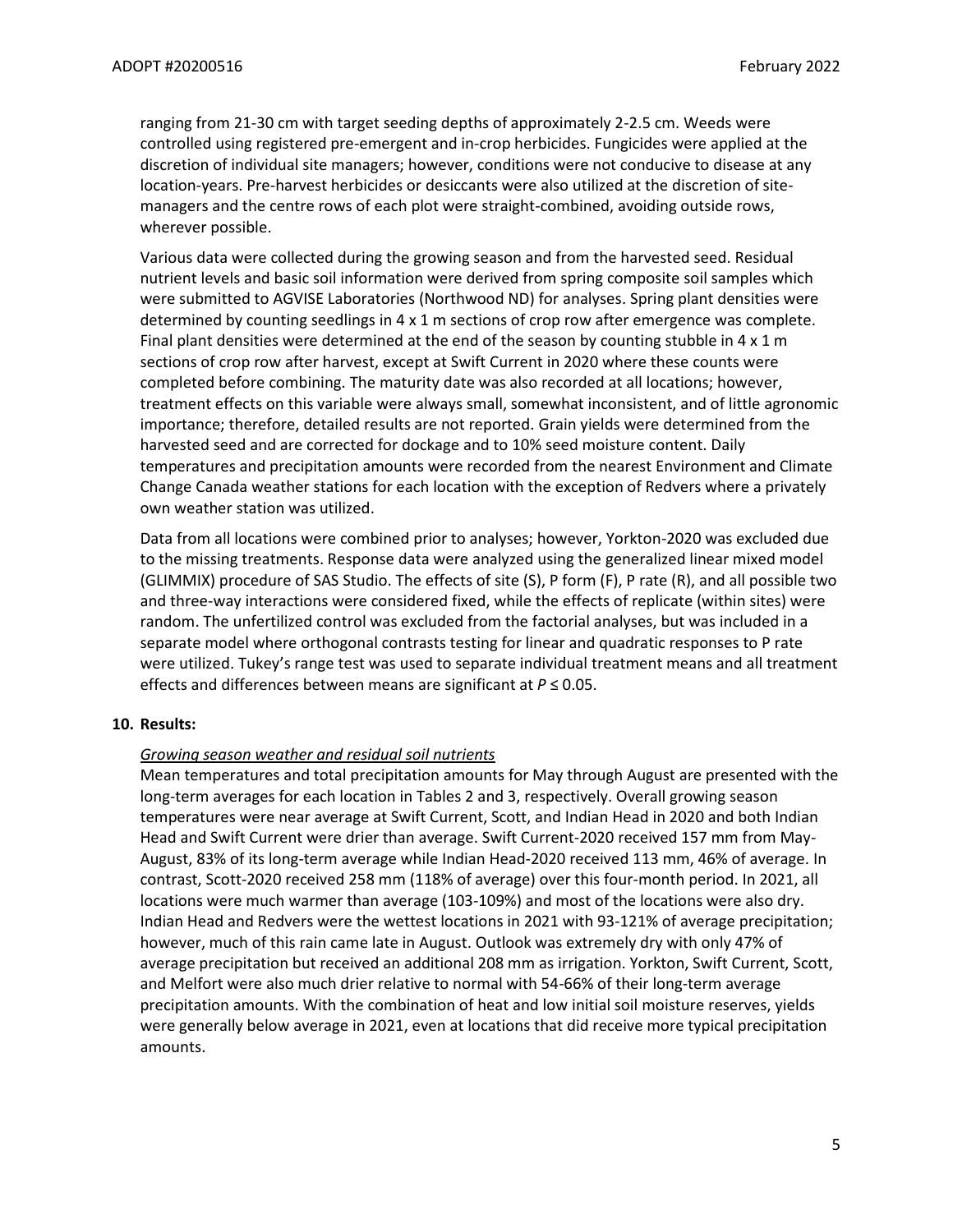| Year         | May  | June                                                              | July | <b>August</b> | May-Aug     |  |  |  |
|--------------|------|-------------------------------------------------------------------|------|---------------|-------------|--|--|--|
|              |      | --------------- Mean Temperature (°C) --------------------------- |      |               |             |  |  |  |
| $IH-20$      | 10.7 | 15.6                                                              | 18.4 | 17.9          | 15.7 (101%) |  |  |  |
| $IH-21$      | 9.0  | 17.7                                                              | 20.3 | 17.1          | 16.0 (103%) |  |  |  |
| IH-LT        | 10.8 | 15.8                                                              | 18.2 | 17.4          | 15.6        |  |  |  |
| $ME-21$      | 9.6  | 18.2                                                              | 20.1 | 16.9          | 16.2 (106%) |  |  |  |
| ME-LT        | 10.7 | 15.9                                                              | 17.5 | 16.8          | 15.2        |  |  |  |
| $OL-21$      | 10.2 | 18.6                                                              | 21.6 | 17.9          | 17.1 (106%) |  |  |  |
| OL-LT        | 11.5 | 16.1                                                              | 18.9 | 18.0          | 16.1        |  |  |  |
| <b>RV-21</b> | 10.0 | 18.7                                                              | 20.8 | 17.5          | 16.8 (105%) |  |  |  |
| RV-LT        | 11.1 | 16.2                                                              | 18.7 | 18.0          | 16.0        |  |  |  |
| $SC-20$      | 9.9  | 14.8                                                              | 17.2 | 16.3          | 14.6 (98%)  |  |  |  |
| $SC-21$      | 8.9  | 17.3                                                              | 19.6 | 17.2          | 15.8 (107%) |  |  |  |
| SC-LT        | 10.8 | 14.8                                                              | 17.3 | 16.3          | 14.8        |  |  |  |
| SW-20        | 10.4 | 15.5                                                              | 18.1 | 19.4          | 15.9 (100%) |  |  |  |
| SW-21        | 9.5  | 18.3                                                              | 21.6 | 17.9          | 16.8 (106%) |  |  |  |
| SW-LT        | 11.0 | 15.7                                                              | 18.4 | 17.9          | 15.8        |  |  |  |
| $YK-21$      | 8.9  | 19.1                                                              | 21   | 17.3          | 16.5 (109%) |  |  |  |
| YK-LT        | 10.4 | 15.5                                                              | 17.9 | 17.1          | 15.2        |  |  |  |

**Table 2. Mean monthly temperatures and long-term (LT; 1981-2010) averages for applicable growing seasons at Indian Head (IH), Melfort (ME), Outlook (OL), Redvers (RV), Scott (SCT), Swift Current (SW), and Yorkton (YK), Saskatchewan.**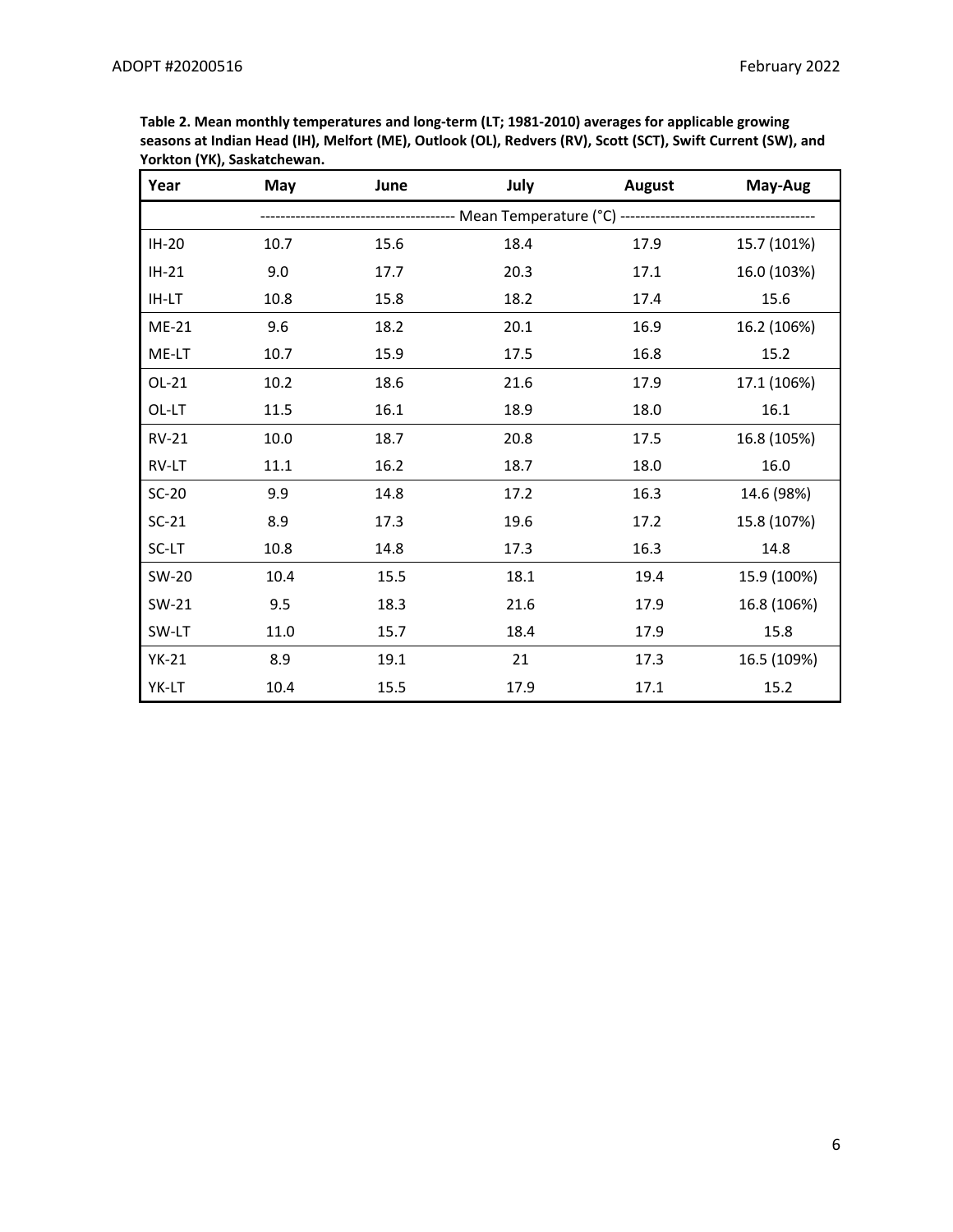| Year         | May  | June                                                             | July     | <b>August</b> | May-Aug    |  |  |  |
|--------------|------|------------------------------------------------------------------|----------|---------------|------------|--|--|--|
|              |      | --------------- Total Precipitation (mm) ----------------------- |          |               |            |  |  |  |
| IH-20        | 27.3 | 23.5                                                             | 37.7     | 24.9          | 113 (46%)  |  |  |  |
| $IH-21$      | 81.6 | 62.9                                                             | 51.2     | 99.4          | 295 (121%) |  |  |  |
| IH-LT        | 51.8 | 77.4                                                             | 63.8     | 51.2          | 244        |  |  |  |
| ME-21        | 31.4 | 37.6                                                             | 0.2      | 69.3          | 139 (61%)  |  |  |  |
| ME-LT        | 42.9 | 54.3                                                             | 76.7     | 52.4          | 226        |  |  |  |
| $OL-21Z$     | 44.1 | 13.1(71)                                                         | 1.5(117) | 37.7 (20)     | 96 (47%)   |  |  |  |
| OL-LT        | 42.6 | 63.9                                                             | 56.1     | 42.8          | 205        |  |  |  |
| <b>RV-21</b> | 41.4 | 95.2                                                             | 38.4     | 72.1          | 247 (93%)  |  |  |  |
| RV-LT        | 60.0 | 95.2                                                             | 65.5     | 46.6          | 267        |  |  |  |
| $SC-20$      | 51.9 | 55.9                                                             | 123.0    | 27.0          | 258 (114%) |  |  |  |
| $SC-21$      | 43.9 | 43.8                                                             | 10.4     | 51.3          | 149 (66%)  |  |  |  |
| SC-LT        | 38.9 | 69.7                                                             | 69.4     | 48.7          | 227        |  |  |  |
| SW-20        | 30.0 | 70.9                                                             | 52.6     | 3.3           | 157 (83%)  |  |  |  |
| SW-21        | 30.0 | 26.8                                                             | 36.6     | 53.5          | 147 (78%)  |  |  |  |
| SW-LT        | 42.1 | 66.1                                                             | 44.0     | 35.4          | 188        |  |  |  |
| $YK-21$      | 24.6 | 18.1                                                             | 35.2     | 69.7          | 148 (54%)  |  |  |  |
| YK-LT        | 51.3 | 80.1                                                             | 78.2     | 62.2          | 272        |  |  |  |

**Table 3. Total precipitation amounts and long-term (LT; 1981-2010) averages for applicable growing seasons at Indian Head (IH), Melfort (ME), Outlook (OL), Redvers (RV), Scott (SCT), Swift Current (SW), and Yorkton (YK), Saskatchewan.** 

 $Z$  The site at Outlook also received supplemental irrigation, with amounts shown in brackets – moisture provided as irrigation was not included in the 4-month total

Soil test results for each location-year are provided in Table 4. Soil pH, organic matter, and C.E.C. values (where available) were considered typical for each location. The lowest soil pH generally occurred at Melfort, Scott and Swift Current (5.9-6.6), while Yorkton was neutral (7.1) and the observed soil pH values at Indian Head, Outlook, and Redvers were comparatively high (7.8-8). Soil organic matter was lowest at Outlook and Swift Current (2.4-2.8%), intermediate at Indian Head, Redvers, Scott, and Yorkton (3.6-5.2%), and highest at Melfort (12.1%). While also impacted by organic matter and pH, cation exchange capacity (CEC) is also a good indicator of soil texture with lower values being typical for coarser textured soils and higher values indicating finer texture and a greater percentage of clay particles. Soil CEC was not provided for all location-years but, for the sites where it was, the observed values were highest at Indian Head (41-47 meq), followed by Redvers (35 meq), Yorkton (22 meq), Outlook (20 meq), and Scott (13-16 meq). The expectation was that soils with coarser texture and lower CEC values would generally be more prone to seedling injury when in-furrow P fertilizer placement is combined with high application rates. Importantly, residual soil P levels were mostly low, below 15 ppm (Olsen-P) for 90% of the location-years with the sole exception being Swift Current-2021 (16 ppm). Residual NO<sub>3</sub>-N, K, and S levels were also reported;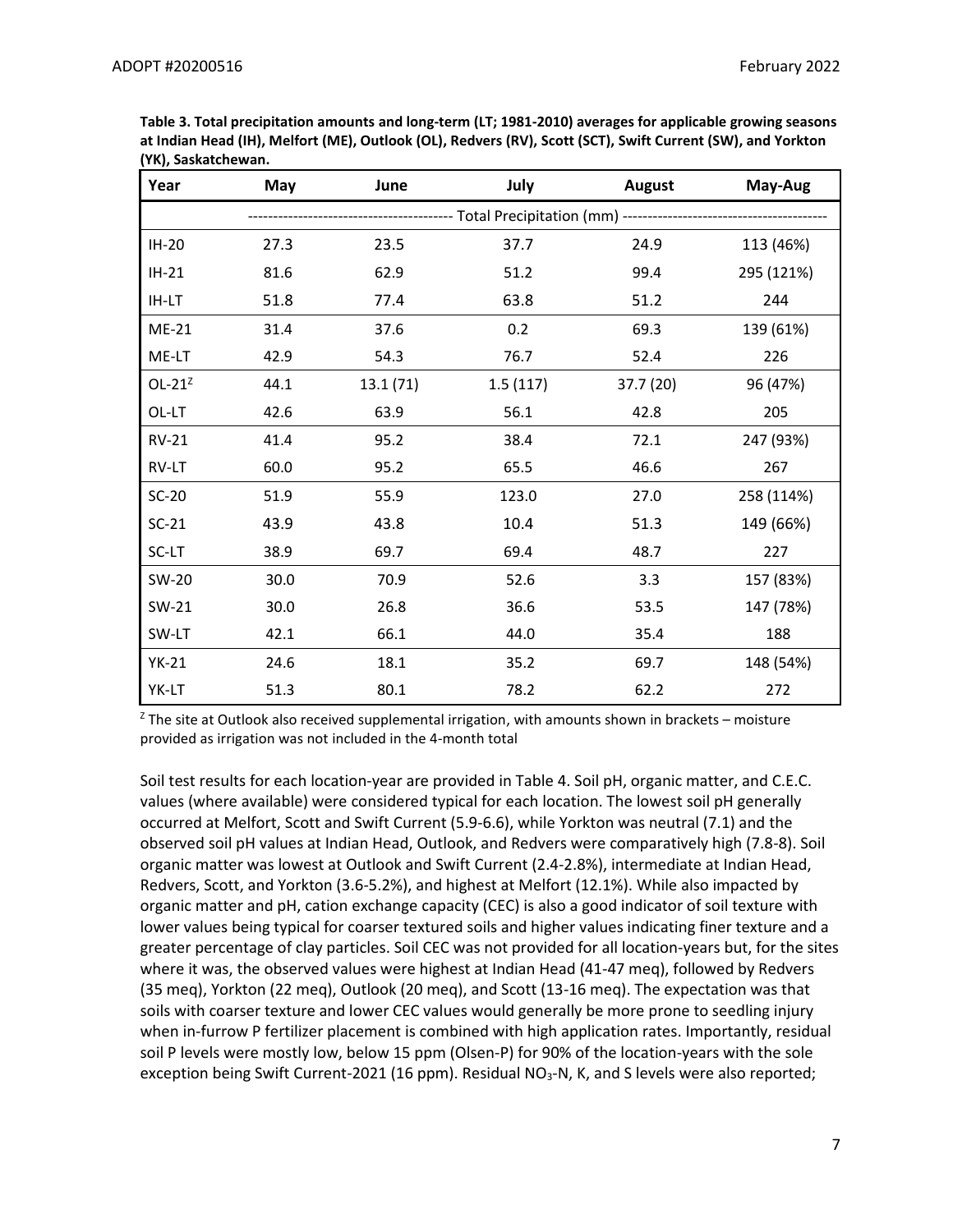however, these nutrients were not the focus of this project and were intended to be non-limited in all treatments.

| Location /<br>Depth (cm) | pH                       | SOM<br>(%)               | <b>CEC</b><br>(meq)      | $NO3-N$<br>(kg/ha) | Olsen-P<br>(ppm)         | K<br>(ppm)               | $\mathsf{s}$<br>(kg/ha) |
|--------------------------|--------------------------|--------------------------|--------------------------|--------------------|--------------------------|--------------------------|-------------------------|
| IH-20 (0-15)             | 7.9                      | 5.2                      | 40.6                     | 8                  | $\overline{7}$           | 583                      | 7                       |
| IH-20 (15-60)            |                          | $\qquad \qquad -$        |                          | 13                 |                          | $\qquad \qquad -$        | 34                      |
| IH-21 (0-15)             | 7.8                      | 4.8                      | 47.2                     | 10                 | 8                        | 654                      | 5                       |
| IH-21 (15-60)            | $\overline{\phantom{0}}$ | $\qquad \qquad -$        |                          | 13                 |                          |                          | 40                      |
| ME-21 (0-15)             | 5.9                      | 12.1                     | n/a                      | 19                 | 8                        | 418                      | 13                      |
| ME-21 (15-30)            | $\qquad \qquad -$        | $\overline{\phantom{0}}$ | $\overline{\phantom{0}}$ | 25                 | $\qquad \qquad -$        | $\qquad \qquad -$        | 13                      |
| $OL-21(0-15)$            | 7.9                      | 2.7                      | 19.9                     | 33                 | 11                       | 239                      | 128                     |
| OL-21 (15-60)            | $\overline{\phantom{0}}$ | $\overline{\phantom{0}}$ |                          | 44                 | $\overline{\phantom{0}}$ | $\overline{\phantom{0}}$ | >135                    |
| RV-21 (0-15)             | 8.0                      | 3.6                      | 34.6                     | 21                 | 6                        | 227                      | 134                     |
| RV-21 (15-60)            | $\qquad \qquad -$        | $\qquad \qquad -$        |                          | 24                 | $\qquad \qquad -$        | $\overline{\phantom{0}}$ | 403                     |
| SC-20 (0-15)             | 6.4                      | 4.0                      | 13.3                     | 15                 | 12                       | 259                      | 11                      |
| SC-20 (15-60)            | $\overline{\phantom{0}}$ | $\overline{\phantom{0}}$ |                          | 24                 | $\qquad \qquad -$        | $\qquad \qquad -$        | 101                     |
| $SC-21(0-15)$            | 5.5                      | 4.4                      | 15.7                     | 12                 | 6                        | 246                      | 16                      |
| SC-21 (15-60)            | $\overline{\phantom{0}}$ | -                        |                          | 20                 |                          |                          | 128                     |
| SW-20 (0-15)             | 6.6                      | 2.8                      | n/a                      | 21                 | 10                       | 338                      | 47                      |
| SW-20 (15-60)            | $\overline{\phantom{0}}$ | $\qquad \qquad -$        |                          | 34                 | $\qquad \qquad -$        | $\qquad \qquad -$        | 54                      |
| SW-21 (0-15)             | 6.5                      | 2.4                      | n/a                      | 16                 | 16                       | 282                      | 31                      |
| SW-21 (15-60)            | $\qquad \qquad -$        | -                        | —                        | 44                 | $\qquad \qquad -$        | $\qquad \qquad -$        | 40                      |
| YK-21 (0-15)             | 7.1                      | 4.7                      | 22.1                     | 30                 | 13                       | 253                      | 54                      |
| YK-21 (15-60)            |                          |                          |                          | 54                 |                          |                          | 128                     |

**Table 4. Soil test results for canola phosphorus formulation demonstrations at Swift Current (SW), Scott (SCT), Indian Head (IH), and Yorkton (YK), Saskatchewan.**

n/a – not available

Again, the risk of seedling injury associated with seed-placed P fertilizer was expected to be highest in dry, coarse textured soils. The weather and soil conditions encountered over the duration of this project provided a wide range of environmental conditions to evaluate the P rate and formulation treatments with regard to their effects on stand establishment and yield.

# *Canola Response to Seed-Placed Phosphorus Fertilizer Formulations and Rates*

Results from the overall tests of fixed effects are presented for all variables in Table 5 below; however, the effects on crop establishment and yield will be discussed separately. With regard to establishment, we will mostly focus on the spring assessments; however, the final population numbers may provide some insights. For example, if spring counts are ever completed too early, before emergence is complete, the final counts can provide a better assessment of the treatment effects. Also, if populations are relatively high due to better than expected establishment or high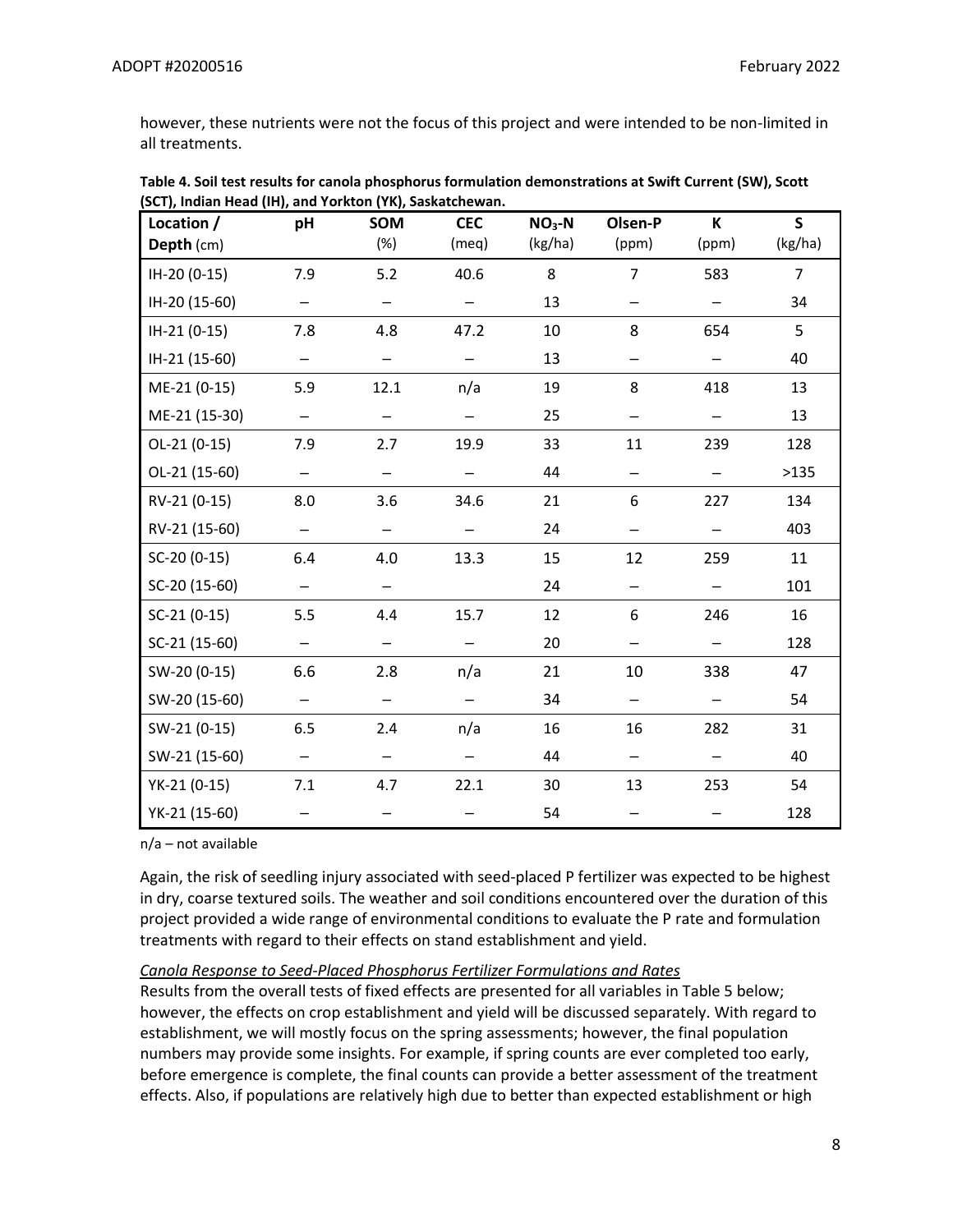seeding rates, numbers could actually decline over the season due to intraspecies competition and, as such, treatment differences that were initially observed may be less prominent or disappear altogether at the end of the season. Due to the importance of plant densities for this particular project, the final populations are presented in detail regardless and will be discussed where considered appropriate.

**Table 5. Overall tests of fixed effects for selected response variables in canola phosphorus (P) form by rate demonstrations. The data were analyzed using two separate models, a simple model including all treatments (Site and Entry) and factorial analyses where the 0 P control was excluded (Site, Form, and Rate). Both models included all possible interactions as fixed effects and data were analyzed using the generalized linear mixed model (GLIMMIX) procedure of SAS® Studio.** 

| <b>Source</b>          | <b>Spring Plant Density</b><br>(plants/ $m2$ ) | <b>Final Plant Density</b><br>$(\text{stems/m}^2)$                                           | <b>Seed Yield</b><br>(kg/ha) |
|------------------------|------------------------------------------------|----------------------------------------------------------------------------------------------|------------------------------|
| Simple Model           |                                                | ------------------------------------- Pr > <i>F</i> (p-values) ----------------------------- |                              |
| Site                   | < 0.001                                        | < 0.001                                                                                      | < 0.001                      |
| Entry                  | < 0.001                                        | < 0.001                                                                                      | < 0.001                      |
| Site $\times$ Entry    | < 0.001                                        | < 0.001                                                                                      | < 0.001                      |
| <b>Factorial Model</b> |                                                |                                                                                              |                              |
| Site (S)               | < 0.001                                        | < 0.001                                                                                      | < 0.001                      |
| Form (F)               | < 0.001                                        | < 0.001                                                                                      | 0.003                        |
| Rate (R)               | < 0.001                                        | < 0.001                                                                                      | < 0.001                      |
| $F \times R$           | 0.104                                          | 0.005                                                                                        | 0.006                        |
| $S \times F$           | < 0.001                                        | < 0.001                                                                                      | 0.001                        |
| $S \times R$           | < 0.001                                        | 0.018                                                                                        | 0.433                        |
| $S \times F \times R$  | 0.185                                          | 0.012                                                                                        | 0.223                        |

 $Z$  Yorkton-2020 was excluded from the combined analyses due to missing treatments

Both the spring and final plant densities were affected by site  $(S)$ , P form  $(F)$ , P rate  $(R)$ , S x F and S x R. The F x R interaction was not significant at the desired probability level for spring plant densities  $(P = 0.104)$  but was for the final counts  $(P = 0.005)$ . Similarly, the three-way S x F x R interaction was not significant for the spring assessments ( $P = 0.185$ ) but was post-harvest ( $P = 0.012$ ). With these interactions in mind, we can draw broad conclusions for the overall averages presented in Tables 6 and 7; however, it is important to appreciate that the specific results varied with site.

Averaged across all 10 sites, we observed 76 plants/ $m^2$  in the spring for the unfertilized control and, when assessed post-harvest, that number declined slightly to 72.5 stems/m<sup>2</sup> (Table 6). When averaged across P rates and for both spring and post-harvest assessments, the highest populations were observed with 100% struvite (CG) at 77 plants/m<sup>2</sup> in the spring and 74 stems/m<sup>2</sup> post-harvest – these values were similar to those observed in the control. The lowest populations occurred with S15 at 61 plants/m<sup>2</sup> (57 stems/m<sup>2</sup> post-harvest), followed by MAP at 65 plants/m<sup>2</sup> (63 stems/m<sup>2</sup> post-harvest), and the MAP:CG blend with 72 plants/m<sup>2</sup> (68 stems/m<sup>2</sup> post-harvest). Notably, none of these populations were low enough (on average), to limit canola yields or cause agronomic issues; however, the relative rankings of plant populations with the different forms were consistent with what was expected. Similarly, the average (across forms) rate effects were as expected with populations declining from 71-65 plants/m<sup>2</sup> in the spring as the P rate was increased from 22-65 kg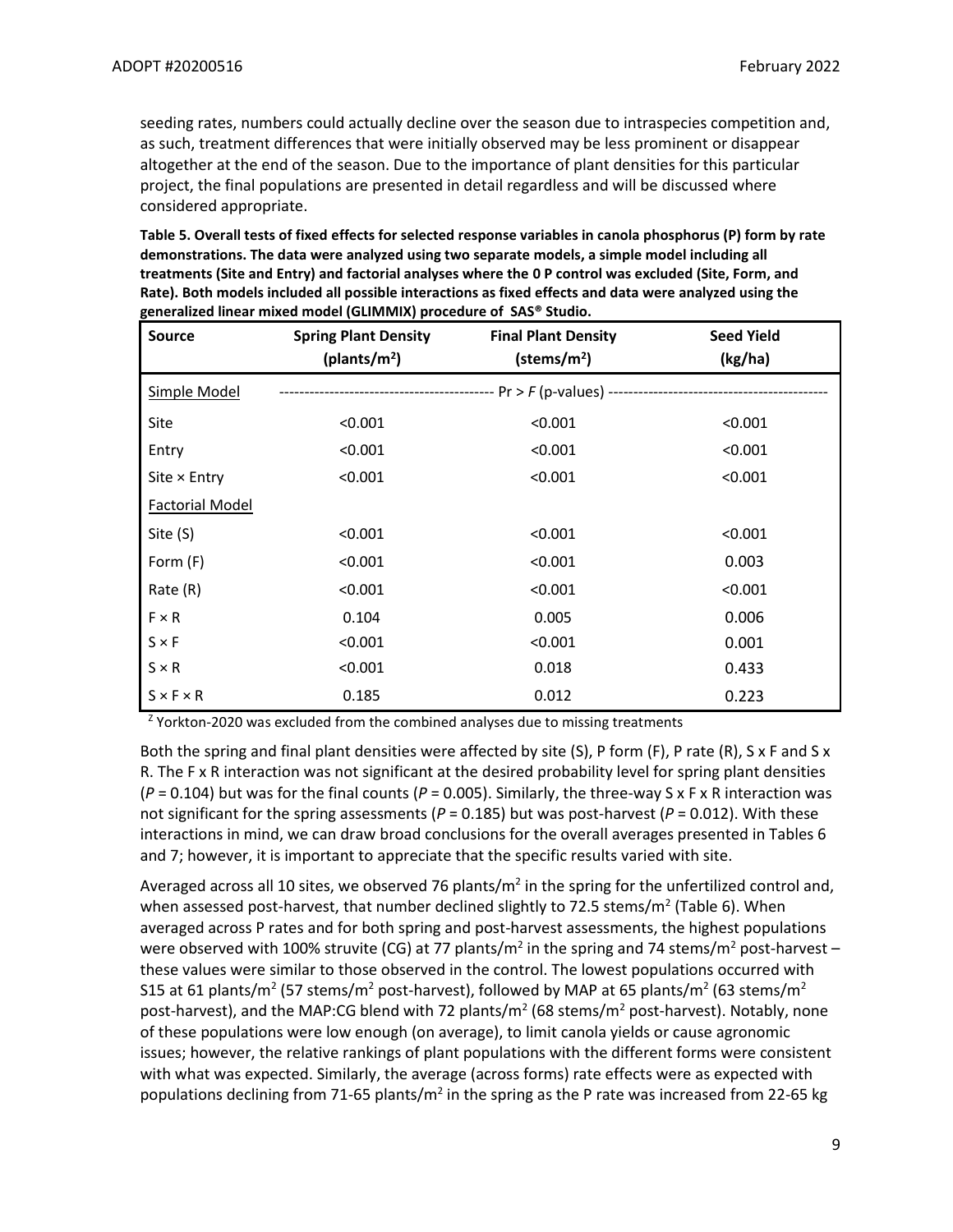P<sub>2</sub>O<sub>5</sub>/ha (relative to 76 plants/m<sup>2</sup> in the control) and from 69-62 stems/m<sup>2</sup> in the fall assessments (relative to 73 stems/m<sup>2</sup> in the control). The difference between the 22-45 kg P<sub>2</sub>O<sub>5</sub>/ha was not significant in the spring assessments (70-71 plants/m<sup>2</sup>), but was significant post-harvest (66-69 stems/m<sup>2</sup>).

**Table 6. Main effect means for seed-placed phosphorus (P) fertilizer formulation and rate effects on canola emergence, final plant densities, and seed yield when averaged across 10<sup>Z</sup> location-years in Saskatchewan. The F-test results are for Form and Rate effects and the 0 P control treatment was excluded from the factorial analyses.**

| <b>Main Effect</b>                   | <b>Spring Plant Density</b> | <b>Final Plant Density</b> | <b>Seed Yield</b> |
|--------------------------------------|-----------------------------|----------------------------|-------------------|
|                                      |                             |                            |                   |
| Control (0 P)                        | 75.8                        | 72.5                       | 2138              |
| P Form <sup>Y</sup>                  |                             |                            |                   |
| <b>MAP</b>                           | 65.1 C                      | 63.4 C                     | 2313 A            |
| <b>S15</b>                           | 61.0 D                      | 57.4 D                     | 2336 A            |
| CG                                   | 76.8 A                      | 73.6 A                     | 2242 B            |
| MAP:CG                               | 71.5 B                      | 67.5 B                     | 2305 A            |
| S.E.M.                               | 1.28                        | 1.27                       | 25.2              |
| kg P <sub>2</sub> O <sub>5</sub> /ha |                             |                            |                   |
| 25                                   | 71.1 A                      | 68.6 A                     | 2230 C            |
| 45                                   | 69.7 A                      | 65.5 B                     | 2303B             |
| 65                                   | 65.1 B                      | 62.3 C                     | 2364 A            |
| S.E.M.                               | 1.14                        | 1.14                       | 23.4              |

<sup>Z</sup> Yorkton-2020 was excluded from the combined analyses due to missing treatments

 $\gamma$  MAP - monoammonium phosphate (11-52-0); S15 - MicroEssentials® S15 (13-33-0-15); CG - Crystal Green® - 5-28-0 + 10% Mg; MAP:CG - 8-40-0 + 5% Mg (50:50 by mass of product)

Again, with significant interactions between P form and rate, the main effect means do not tell the full story. Individual treatment means, averaged across the 10 sites, are presented in Table 7. For both the spring and fall assessments, these results show that plant populations declined linearly with increasing P rate for all formulations except 100% struvite, where there was no effect on canola establishment, regardless of rate. Consistent for the main effects of P form, the decline was most severe with S15 (53-56 plants/m<sup>2</sup> at 65 kg P<sub>2</sub>O<sub>5</sub>/ha), followed by MAP (58-59 plants/m<sup>2</sup> at 65 kg  $P_2O_5/ha$ ), and the MAP:CG blend (66-68 plants/m<sup>2</sup> at 65 kg P<sub>2</sub>O<sub>5</sub>/ha).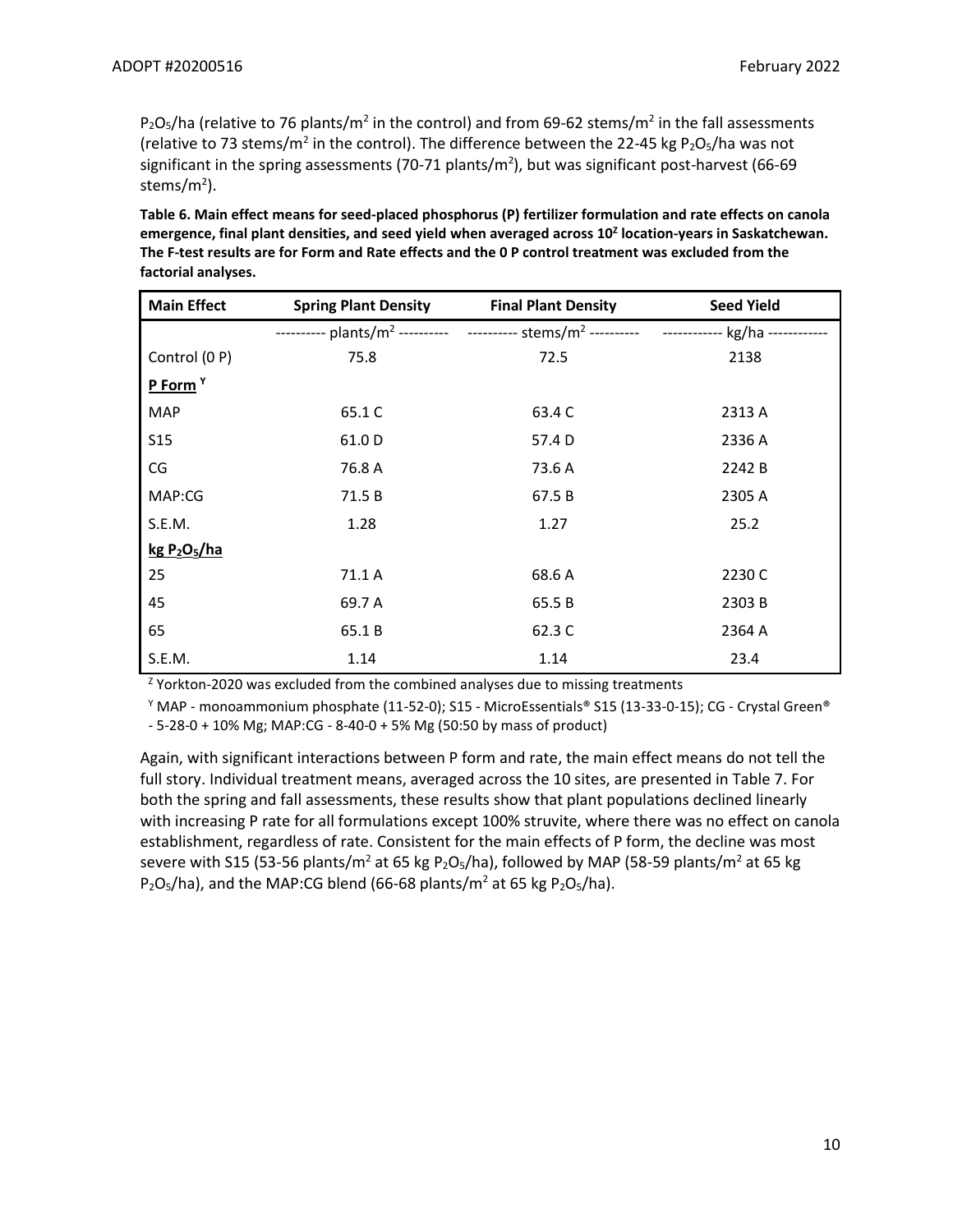**Table 7. Individual treatment means for seed-placed phosphorus (P) fertilizer formulation by rate effects on canola emergence, final plant densities, and seed yield when averaged across 10<sup>Z</sup> location-years in Saskatchewan. The 0 P control treatment was excluded from the factorial analyses but was incorporated into the orthogonal contrasts. Values associated with the linear and quadratic orthogonal contrasts are pvalues (Pr >** *F***). The F-test results are for the Form x Rate interaction. Responses varied amongst individual location-years.**

| <b>Main Effect</b> | <b>Spring Plant Density</b><br><b>Final Plant Density</b> |          | <b>Seed Yield</b> |
|--------------------|-----------------------------------------------------------|----------|-------------------|
|                    |                                                           |          |                   |
| Control            | 75.8                                                      | 72.5     | 2138              |
| <b>MAP-25</b>      | 69.8 cde                                                  | 71.2 ab  | 2242 efg          |
| <b>MAP-45</b>      | 66.2 ef                                                   | 61.0 ef  | 2330 bcde         |
| <b>MAP-65</b>      | 59.2 gh                                                   | 57.8 gf  | 2368 abc          |
| MAP-lin            | < 0.001                                                   | < 0.001  | < 0.001           |
| MAP-quad           | 0.603                                                     | 0.338    | 0.464             |
| $S15-25$           | 64.8 ef                                                   | 62.1 edf | 2275 defg         |
| S15-45             | 62.0 fg                                                   | 57.1 fg  | 2400 ab           |
| $S15-65$           | 56.3h                                                     | 53.1g    | 2335 bcd          |
| S15-lin            | < 0.001                                                   | < 0.001  | < 0.001           |
| S15-quad           | 0.290                                                     | 0.196    | 0.005             |
| $CG-25$            | 75.2 abc                                                  | 73.7 a   | 2213 fg           |
| $CG-24$            | 78.5 a                                                    | 74.2 a   | 2197 fg           |
| $CG-65$            | 76.7 ab                                                   | 72.9 a   | 2315 bcde         |
| CG-lin             | 0.491                                                     | 0.824    | < 0.001           |
| CG-quad            | 0.837                                                     | 0.537    | 0.454             |
| MAP:CG-25          | 74.4 abc                                                  | 67.3 bcd | 2192 g            |
| MAP:CG-45          | 72.0 bcd                                                  | 69.8 abc | 2286 cdef         |
| MAP:CG-65          | 68.0 de                                                   | 65.5 cde | 2437 a            |
| MAP:CG-lin         | 0.005                                                     | 0.028    | < 0.001           |
| MAP:CG-quad        | 0.410                                                     | 0.807    | 0.059             |
| S.E.M.             | 2.08                                                      | 2.03     | 36.4              |

 $Z$  Yorkton-2020 was excluded from the combined analyses due to missing treatments

 $\gamma$  MAP - monoammonium phosphate (11-52-0); S15 - MicroEssentials® S15 (13-33-0-15); CG - Crystal Green® - 5-28-0 + 10% Mg; MAP:CG - 8-40-0 + 5% Mg (50:50 by mass of product)

With regard to individual site results, the overall F-tests for the simple model which included the control (Table 10) indicated that there were no treatment effects on spring plant populations at 50% (5/10) of the sites including Indian Head (both years; *P* = 0.775-0.964), Melfort-2021 (*P* = 0.689), Scott-2020 (*P* = 0.302), and Swift Current-2020 (*P* = 0.885). At Scott-2020, there was, however, a significant form effect (*P* = 0.037) which was consistent with the overall, previously discussed, averaged form effects (Table 13) where the lowest populations occurred with S15 followed by MAP, MAP:CG, and CG. For the remaining 50% of the sites, the form (F) effect and F x R interactions were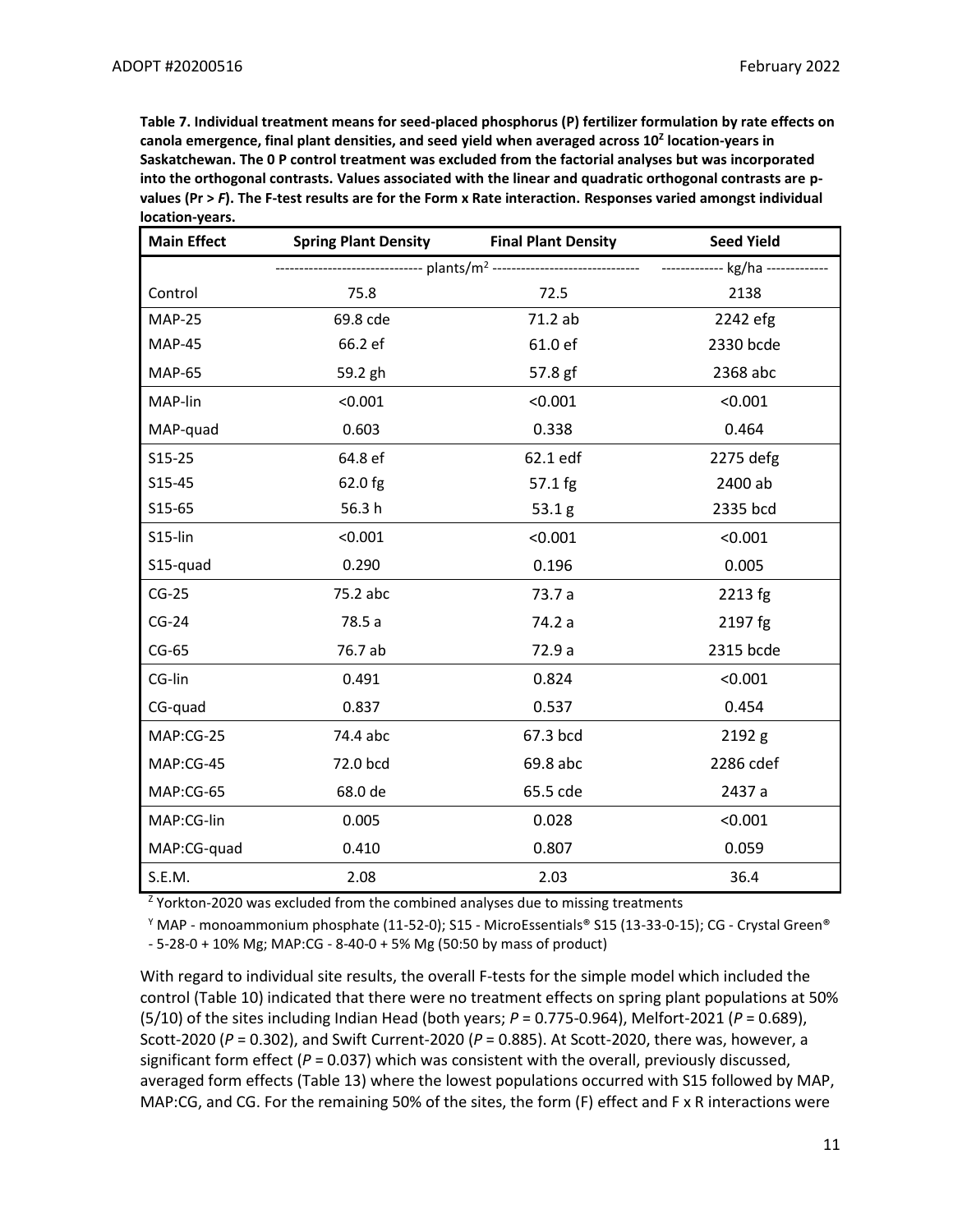always at least marginally significant (*P* < 0.001-0.059) while the rate effect was significant in 3/5 cases. For the final plant populations (Table 11), the results for the tests of fixed effects were mostly consistent with the spring assessments except that the form effects at Scott-2020 had diminished (*P* = 0.132) and the rate effects generally became more prominent, significant at 50% of sites compared to only 30% in the spring. Focussing on the F x R interactions for the 50% of sites that were responsive, there were subtle differences amongst them and also between the spring (Table 14) and fall (Table 16) assessments; however, the responses were largely consistent with the overall averages already discussed. We generally saw the greatest reductions in plant stands with S15 as the rate of seed-placed P was increased, followed by MAP, and the MAP:CG blend, while struvite (CG) applied on its own rarely affected plant populations, except occasionally at the highest rate but only slightly compared to the other forms (i.e. spring counts from Redvers-2021). In many of the cases where no effects on emergence were detected (i.e. Indian Head and Melfort), we can largely attribute this lack of response to the finer soil texture, higher organic matter, and better moisture conditions; however, it is important to appreciate that seed-placing high rates of P fertilizer can still be risky in these environments. At Swift Current-2020, the risk of injury with seed-placed fertilizer was considered to be relatively high, but was not observed; however, overall seedling mortality at this location was quite high regardless of the treatment.

Moving on to canola seed yield responses to P forms and rates, there were generally fewer treatment effects and differences between means compared to the results for establishment. This was not necessarily expected given the generally low residual P levels; however, past experience has shown that responses to P fertilizer applications are often variable. According to the overall F-tests from the combined analyses (Table 5), the effects of site (S), form (F), rate (R), F x R, and S x F were significant ( $P < 0.001$ -0.006) but the S x R and S x F x R effects were not ( $P = 0.223$ -0.433). For the simplified analyses where the control was included, the effects of S, entry (E), and S x E were all highly significant for seed yield (*P* < 0.001).

When averaged across the 10 sites, the unfertilized control yielded 2138 kg/ha (Table 6). With respect to form effects, MAP, S15, and the MAP:CG blend all resulted in similar canola yields when averaged across sites and rates (2305-2336 kg/ha); however, the yield with pure struvite (CG) was slightly but significantly lower (2242 kg/ha). In terms of averaged rate responses, yields increased right to the highest P rate averaging 2230 kg/ha at 25 kg P<sub>2</sub>O<sub>5</sub>/ha, 2303 kg/ha at 45 kg P<sub>2</sub>O<sub>5</sub>/ha, and 2364 kg/ha at 65 kg  $P_2O_5/ha$ . The significant F x R interaction appeared to be due in part to the highest yields with S15 occurring at 45 kg P<sub>2</sub>O<sub>5</sub>/ha as opposed to 65 kg P<sub>2</sub>O<sub>5</sub>/ha for the other forms. Another inconsistency that likely contributed to this interaction was that yields with the MAP:CG blend trended higher than for MAP on its own at the 65 kg  $P_2O_5/h$  rate but lower than MAP at the 22-45 kg  $P<sub>2</sub>O<sub>5</sub>/h$ a rates.

While the aforementioned results provide a good indication of average responses, the S x F and S x R interactions tell us that the specific results varied across sites. For the simplified analyses which included the control, the overall F-tests for Entry (Table 12) showed that there was, in fact, either no yield response or a weak responses at 6/10 sites. The exceptions were Melfort-2021, Outlook-2021, Redvers-2021, and Scott-2020. At Scott-2021, the overall effect of P rate was also significant (*P* = 0.022) despite the fact that the Entry effect (in the simplified model) was not ( $P = 0.176$ ). Specifically looking at form, only 10% of the sites (Melfort-2021) had a significant effect (*P* < 0.001) suggesting that, when averaged across rates, all forms of P provided similar yield benefits at 90% of the sites. At Melfort-2021, the form effect was such that yields with MAP, S15, and the MAP:CG blend were similar (1410-1577 kg/ha); however, yields with struvite applied on its own were significantly lower (1009 kg/ha) and closer to the unfertilized control (912 kg/ha) than the other P forms (Table 17). In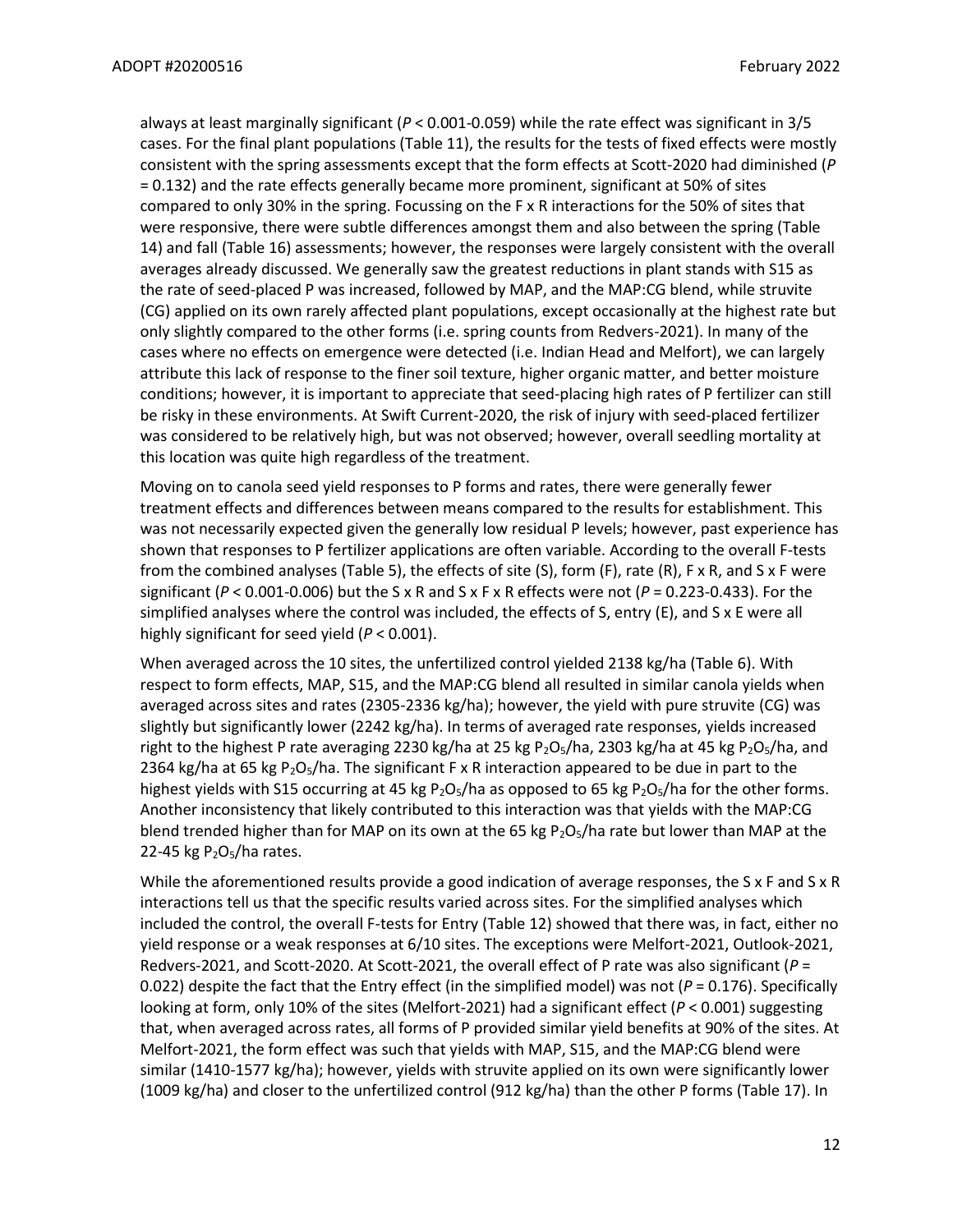contrast, rate effects were significant (*P* = 0.001-0.022) at 40% of the sites; Melfort-2021, Redvers-2021, Scott-2020, and Scott-2021. Generally, a significant R effect indicated that more than 25 kg  $P_2O_5/h$ a was required to maximize seed yield as, since the control was excluded from the factorial analyses, it would still be possible to have had a response to P without a significant R effect (Table 17). Although the overall S x F x R interaction was not significant for seed yield (*P* = 0.223), Table 12 shows that there were, in fact, F x R interactions detected at 40% of the sites; Melfort-2021, Outlook-2021, Redvers-2021, and Scott-2020. Detailed yield results for individual treatments are provided in Table 18. At both Outlook and Redvers, this interaction appeared to be rather random and inexplicable. At Scott-2020, the interaction appeared to be due to subtle variation in the rate responses; however, yields increased linearly (*P* < 0.001-0.001) but not quadratically (*P* = 0.222- 0.905) with increasing P rate for all four P formulations. At Melfort-2021, the interaction was more consistent with the previously discussed averaged (across sites) responses in that the response to MAP and S15 was stronger than that observed with the MAP:CG blend and, especially, to CG (struvite) applied on its own. This was verified by the orthogonal contrasts which showed linear/quadratic responses to MAP (*P* < 0.001-0.082), S15 (*P* < 0.001-0.035), and MAP:CG (*P* = 0.002- 0.038), but no response to 100% struvite (*P* = 0.127-0.315). Again, these orthogonal contrasts also took the yields achieved in the 0 P control into consideration.

# *Economic Analyses*

A basic economic analyses was conducted with the overall averaged results. The purpose of this analyses was to compare the relative costs and economic returns associated with the various P forms evaluated and their corresponding yield responses. This exercise was not completed for individual site years in the interest of space but also, importantly, because of the wide variation in observed responses. In some cases, yield differences may not be statistically significant but still large enough to have economic implications – working with the overall averages helps to eliminate some of that variability. Furthermore, phosphorus fertilizer is often considered to be a long-term investment into the overall fertility and productive capacity of our most valuable resource in crop production, the soil itself. With that in mind, P fertilization could show negative returns in the year of application but still be a sound economic investment over the longer-term. For the economic analyses, price quotes for urea, ammonium sulfate, MAP, S15, and CG (struvite) were all acquired on the same date, February 3, 2022. From this information, the cost per unit of actual  $P_2O_5$  was calculated, taking into to consideration the value of any N and S that is also provided by the P products. The result of these calculations showed that, at this specific point in time, the cost of 1 kg  $P_2O_5$  was \$2.13, \$3.06, \$5.23, and \$3.24 with MAP, S15, CG, and 50:50 MAP:CG, respectively (Table 8). Expressed as a percentage of MAP, the costs per unit of P for S15, CG, and MAP:CG were 144%, 246%, and 153%, respectively. To calculate gross revenues, a canola value of \$900/Mt was assumed which was reasonably representative of the time period for which the fertilizer prices were obtained. When the gross revenues and total P costs (after discounting for N and S) were considered, the most profitable rates varied slightly across forms but all were reasonably competitive for MAP, S15, and the MAP:CG blend. Due to the higher cost and weaker yield response for 100% CG, the lowest rate was the most profitable for this formulation. Averaged across rates, marginal profits were highest for MAP (\$1,986/ha), followed by S15 (\$1,965/ha), the MAP:CG blend (\$1,929/ha), and finally 100% CG (\$1,782/ha). Monoammonium phosphate was the only formulation that was always more profitable than the control, regardless of rate; however, when averaged across rates, all formulations except 100% CG (struvite) were more profitable than the control.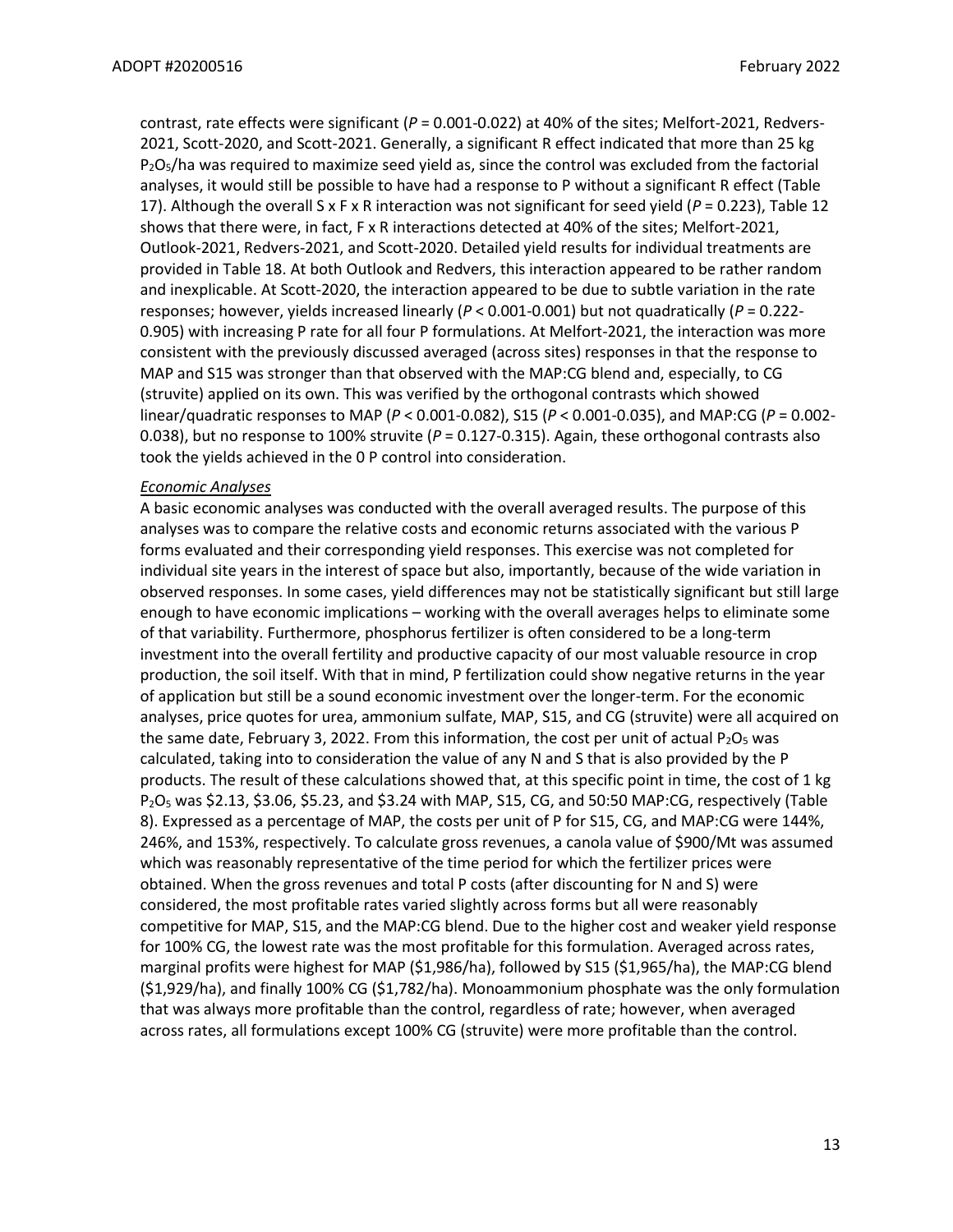|                                         | Monoammonium   | <b>MicroEssentials®</b> | Crystal Green <sup>®</sup>                                                                      | 50:50 Blend of   |
|-----------------------------------------|----------------|-------------------------|-------------------------------------------------------------------------------------------------|------------------|
|                                         | Phosphate      | <b>S15</b>              | <b>Struvite</b>                                                                                 | <b>MAP:CG</b>    |
| <b>Fertilizer Prices</b>                | (MAP; 11-52-0) | $(S15; 13-33-0-15)$     | $(CG; 5-28-0)$                                                                                  | (MAP:CG; 8-40-0) |
| $$/Mt^2$                                | \$1,250        | \$1,250                 | \$1,500                                                                                         | \$1,375          |
| $$/kg P2O5$ <sup>Y</sup>                | \$2.13         | \$3.06                  | \$5.23                                                                                          | \$3.24           |
| % of MAP                                | 100%           | 144%                    | 246%                                                                                            | 153%             |
| P Rate                                  |                |                         |                                                                                                 |                  |
| 25 kg P <sub>2</sub> O <sub>5</sub> /ha | \$53.25        | \$76.50                 | \$130.82                                                                                        | \$80.96          |
| 45 kg P <sub>2</sub> O <sub>5</sub> /ha | \$95.85        | \$137.71                | \$235.47                                                                                        | \$145.73         |
| 65 kg $P_2O_5/ha$                       | \$138.45       | \$198.91                | \$340.12                                                                                        | \$210.49         |
|                                         |                |                         |                                                                                                 |                  |
| 0 P (control)                           |                | \$1,924                 |                                                                                                 |                  |
| 25 kg P <sub>2</sub> O <sub>5</sub> /ha | \$2,018        | \$2,048                 | \$1,992                                                                                         | \$1,973          |
| 45 kg P <sub>2</sub> O <sub>5</sub> /ha | \$2,097        | \$2,160                 | \$1,977                                                                                         | \$2,057          |
| 65 kg P <sub>2</sub> O <sub>5</sub> /ha | \$2,131        | \$2,102                 | \$2,084                                                                                         | \$2,193          |
|                                         |                |                         | - \$/ha P <sub>2</sub> O <sub>5</sub> marginal profits <sup>w</sup> --------------------------- |                  |
| 0 P (control)                           |                | \$1,924                 |                                                                                                 |                  |
| 25 kg P <sub>2</sub> O <sub>5</sub> /ha | \$1,965        | \$1,971                 | \$1,861                                                                                         | \$1,892          |
| 45 kg P <sub>2</sub> O <sub>5</sub> /ha | \$2,001        | \$2,022                 | \$1,742                                                                                         | \$1,912          |
| 65 kg P <sub>2</sub> O <sub>5</sub> /ha | \$1,993        | \$1,903                 | \$1,743                                                                                         | \$1,983          |
| Average                                 | \$1,986        | \$1,965                 | \$1,782                                                                                         | \$1,929          |

**Table 8. Relative costs of various phosphorus (P) fertilizer products, gross revenues, and marginal economic returns to applications based on averaged canola yield responses across 10 location-years in Saskatchewan.**

<sup>Z</sup> All fertilizer prices (including urea and ammonium sulfate) are based on retail quotes from Feb-3, 2022

 $Y$  Prices per unit of P<sub>2</sub>O<sub>5</sub> are adjusted for both the N and S (where applicable) provided by the P fertilizer products. The prices used for these adjustments were \$1145/Mt for urea (46-0-0) and \$750/Mt for ammonium sulfate (21-0-0-24)

<sup>X</sup> Based on average yields achieved over 10 location-years in Saskatchewan and canola price of \$900/Mt which is reasonably representative of the period during which the fertilizer was priced.

 $W \xi$ /ha P<sub>2</sub>O<sub>5</sub> costs subtracted from \$/ha gross revenues. Values do not account for fixed costs or variable costs other than P fertilizer after adjusting for the value of N and S

# *Extension Activities*

Due to COVID-19 restrictions, we were not able to show the field trials on any summer field tours or workshops during the 2020 season; however, highlights of this work from that season were presented by Kayla Slind at WARC's Crop Opportunity 2021 webinar on March 3, 2021. In 2022, Chris Holzapfel showed the plots and discussed findings from the previous season and basic P fertility considerations at IHARF's annual Crop Management Field on July 20, 2021. This event was attended by 70-75 participants, not including staff and directors. At Swift Current, the trial was promoted on a segment of a CKSW radio program titled, "Walk the Plots" that was broadcasted on a weekly basis throughout the summer, as well as on Facebook, Twitter and the Swift Current Online Podcast. The trial was also featured on WCA's Annual field tour on July 15, 2022, presented by Sean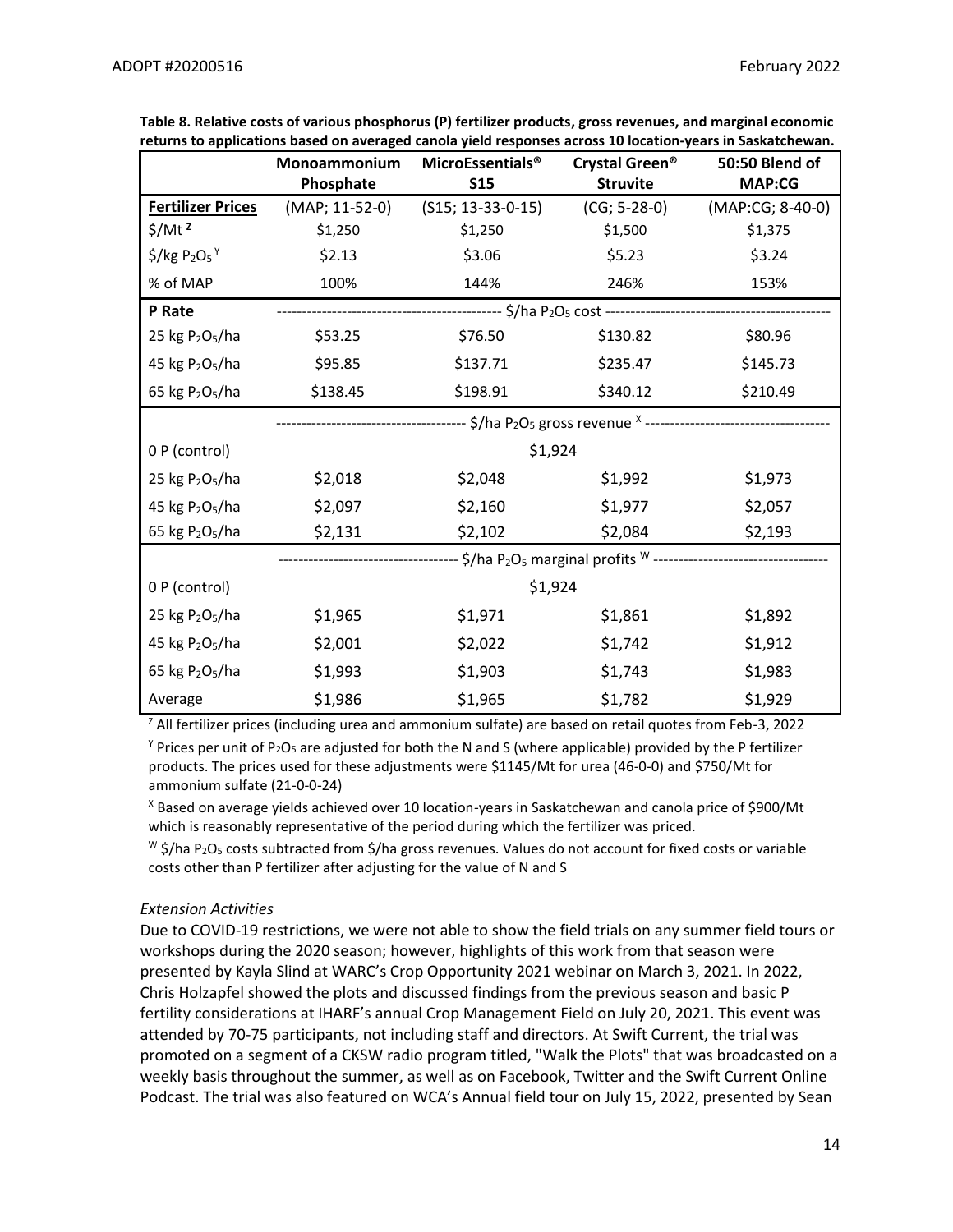Senko of the Canola Council. At Redvers, Lana Shaw showed the plots during a small field day on July 15, 2022 which was attended by approximately 20 people. Kayla Slind presented 2020 results and 2021 highlights from Scott at the AgriARM Research Update webinar on January 13, 2022. Gursahib Singh presented the 2021 ICDC results of the trial at the SIPA/ICDC AGM held at the Dakota Dunes Casino on December 7, 2021 with 130 registered in-person and 29 on-line participants. Chris Holzapfel presented preliminary highlights from the two seasons at the IHARF Winter Seminar and AGM (virtual) on February 2 which, to date has been viewed 184 times. Chris Holzapfel will also present a full summary of these results at the AGVISE 2022 Canada Soil Fertility Seminar on March 15, 2022 in Portage la Prairie, and this presentation will be available on the AGVISE website after the live event has concluded. The 2020 technical report has been available online on the IHARF website [\(www.iharf.ca\)](http://www.iharf.ca/) since spring 2021 and this final report will also be available online in the coming months. Results from this project will continue to be presented and shared as opportunities arise.

### **11. Conclusions and Recommendations**

This project has demonstrated the effects of seed-placing various P fertilizer formulations on canola establishment and yield for a range of Saskatchewan environments. In addition to a control, the rates at which the products were applied ranged from relatively safe for seed-row placement (25 kg  $P_2O_5/ha$ ) to rates high enough to potentially cause serious seedling injury and stand reduction (i.e., 45-65 kg  $P_2O_5/ha$ ). We expected the risks of seedling injury to be highest with S15, followed by MAP, the MAP:CG blend, and finally CG. This is generally what was observed; however, there was essentially no effect on emergence, regardless of form or rate, for approximately 50% of the sites. In some cases (i.e. Indian Head and Melfort), we attributed the lack of injury to the relatively high organic matter and fine-textured soils combined with good initial soil moisture or timely precipitation after seeding. There were, however, instances where the lack of response was less expected and more difficult to explain (i.e. Swift Current-2020), based on soil properties and moisture conditions alone. While the observed stand reductions were never catastrophic, they were certainly frequent and unpredictable enough to justify caution when seed-placing higher than recommended rates of P fertilizer, especially but not exclusively if other products (i.e. ammonium sulfate, potash) are also included in the seed-placed blend. In cases where seed-placing higher than recommended rates cannot be avoided, choosing a product such as struvite (CG), alone or in a blend, can substantially reduce the risk of injury. That said, this product is relatively expensive and, if applied on its own in low P soils, may not be released quickly enough to meet the needs of the crop in the year of application. Bearing in mind that we are not comparing to equivalent blends of MAP/ammonium sulfate, this project also showed that S15 is as, or more, likely to result in seedling injury than MAP on its own. Generally, yield responses to MAP were similar to or better than those achieved with the forms to which it was compared; however, other formulations can be advantageous with respect to overall ease of handling (i.e. S15) or suitability for in-furrow placement at high rates (i.e. struvite) so may still be a good fit for individual operations. While not something that we looked at in the current project, it is important to acknowledge that side-banding is also a safe and effective placement option for P fertilizer. Most western Canadian research has shown side-banding to be as effective as in-furrow placement, or even advantageous if utilizing rates that have potential to reduce stands. Dual banding P fertilizer with high rates of urea can reduce its availability early in the season; however, late-season availability can be enhanced with dual banding and documented yield advantages to seedrow versus side-band placement are rare. With respect to rates, our results show that the amounts of fertilizer that are generally required to, at minimum, replace the P removed by the crop are also profitable when averaged across a range of environments. While yield responses to P can be variable on a field-to-field basis, it must be appreciated that P fertilization is also a long-term investment that is necessary for maintaining or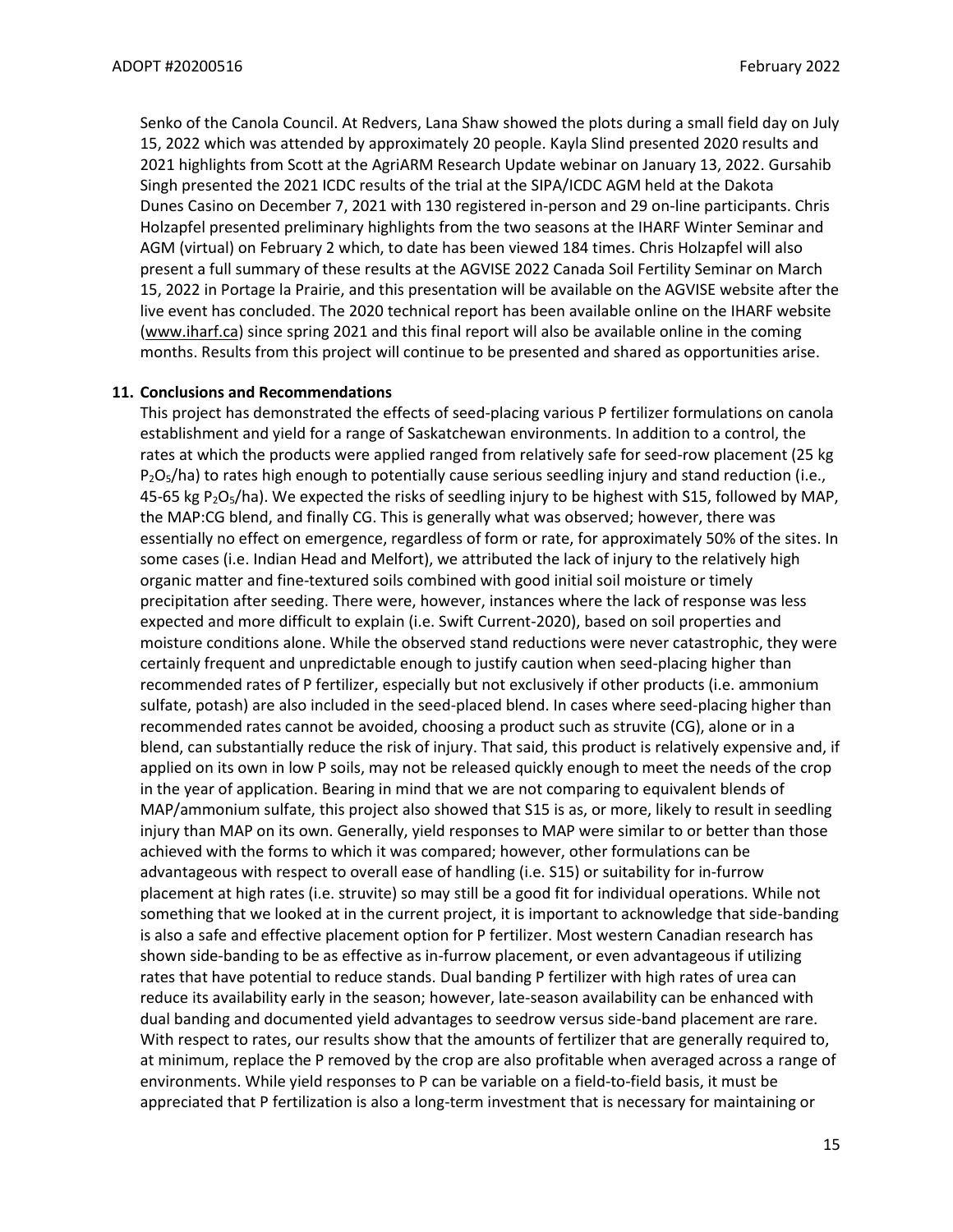building the overall productivity of our land, regardless of the chosen formulation or responses in the year of application.

# **Supporting Information**

# **12. Acknowledgements:**

This project was supported by the Agricultural Demonstration of Practices and Technologies (ADOPT) initiative under the Canadian Agricultural Partnership bi-lateral agreement between the federal government and the Saskatchewan Ministry of Agriculture. Additional funding was provided by Fertilizer Canada. The participating organizations provided the land, equipment, and infrastructure required to complete this project and IHARF, NARF, WARC, and WCA also have strong working relationship and memorandums of understanding with Agriculture & Agri-Food Canada which help to make work like this possible and should be acknowledged. The MicroEssentials® S15 and Crystal Green® used in the project were donated by Richardson-Pioneer and Taurus Ag, respectively, and many of the crop protection products used in the field trials were also donated. Finally, none of this work would have been possible without all of the professional, technical, and summer staff at the various locations.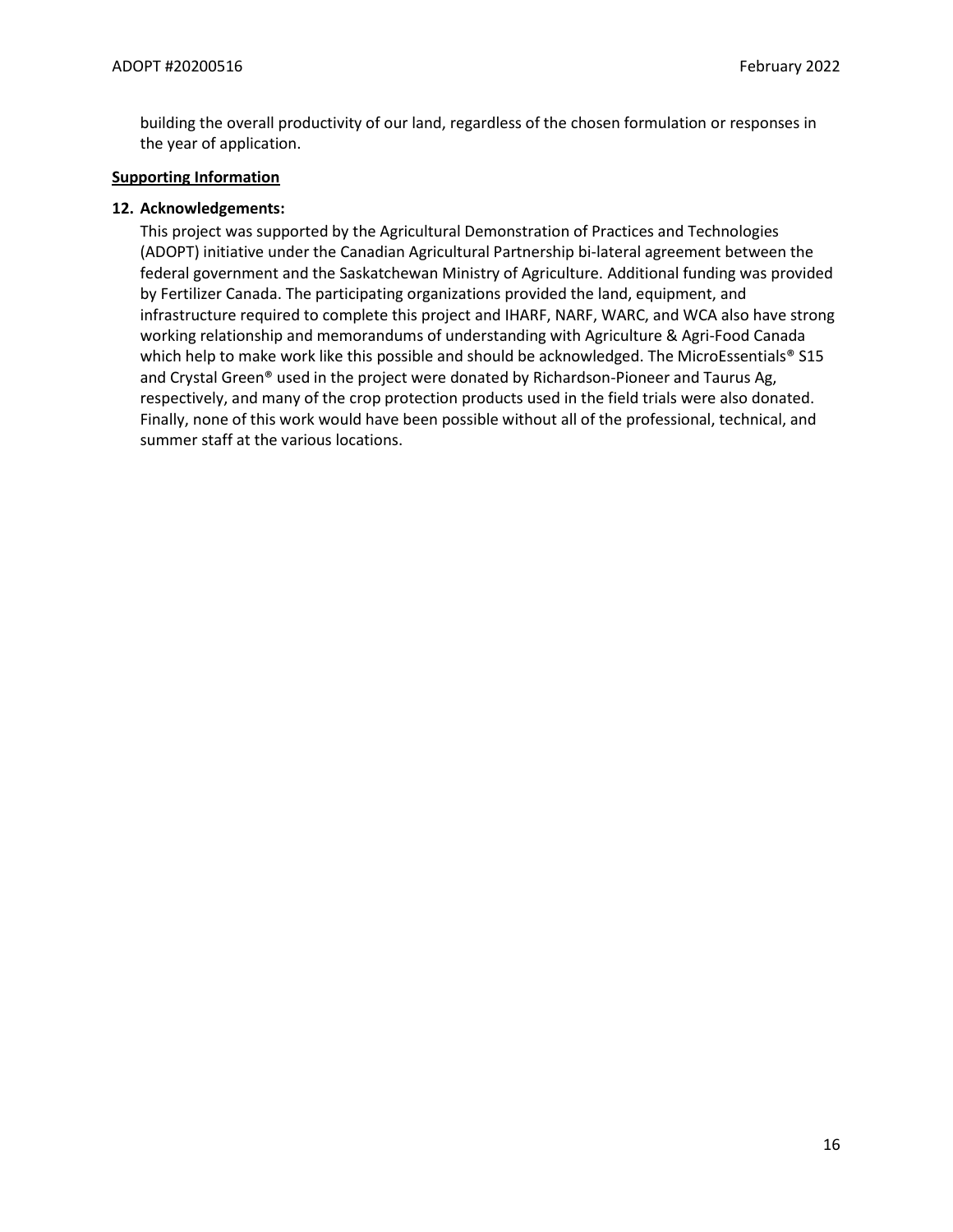# **13. Appendices:**

| Table 9. Selected agronomic information and dates of operations from canola phosphorus fertilizer demonstrations completed at Indian Head (IH), |
|-------------------------------------------------------------------------------------------------------------------------------------------------|
| Melfort (ME), Outlook (OL), Redvers (RV), Scott (SC), Swift Current (SW), and Yorkton (YK) 2020 (20) and 2021 (21).                             |

| Location-Year | Prev. Crop | <b>Seeding Date</b> | <b>Seed Rate</b> | <b>Row Spacing</b> | <b>Plant Counts</b> | <b>Harvest Date</b> | <b>Stem Counts</b> |
|---------------|------------|---------------------|------------------|--------------------|---------------------|---------------------|--------------------|
| $IH-20$       | Oat        | $May-15$            | 105 seeds/ $m2$  | 30 cm              | $Jun-10$            | $Sep-10$            | $Sep-10$           |
| $IH-21$       | Canaryseed | $May-13$            | 105 seeds/ $m2$  | 30 cm              | Jun-18              | Sep-3               | Sep-7              |
| $ME-21$       | Wheat      | May-18              | 100 seeds/ $m2$  | 30 cm              | $Jun-14$            | Sep-8               | Sep-9              |
| $OL-21$       | Potato     | May-6               | 200 seeds/ $m2$  | 25 cm              | Jun-2               | Sep-8               | Sep-8              |
| $RV-21$       | Wheat      | $May-15$            | 105 seeds/ $m2$  | 25 cm              | Jun-9               | Sep-9               | Sep-9              |
| $SC-20$       | Wheat      | May-18              | 105 seeds/ $m2$  | 25 cm              | Jun-15              | $Sep-10$            | $Sep-11$           |
| $SC-21$       | Wheat      | $May-13$            | 105 seeds/ $m2$  | 25 cm              | $Jun-14$            | Aug-26              | Aug-26             |
| SW-20         | Wheat      | May-14              | 105 seeds/ $m2$  | 21 cm              | Jun-8               | Aug-27              | Aug-20             |
| SW-21         | Field Pea  | May-19              | 179 seeds/ $m2$  | 21 cm              | Jun-18              | Sep-1               | Sep-2              |
| <b>YK-20</b>  | Oat        | May-14              | 105 seeds/ $m2$  | 30 cm              | Jun-2               | Sep-2               | Sep-4              |
| $YK-21$       | Wheat      | May-18              | 105 seeds/ $m2$  | 30 cm              | Jun-8               | Aug-26              | Sep-8              |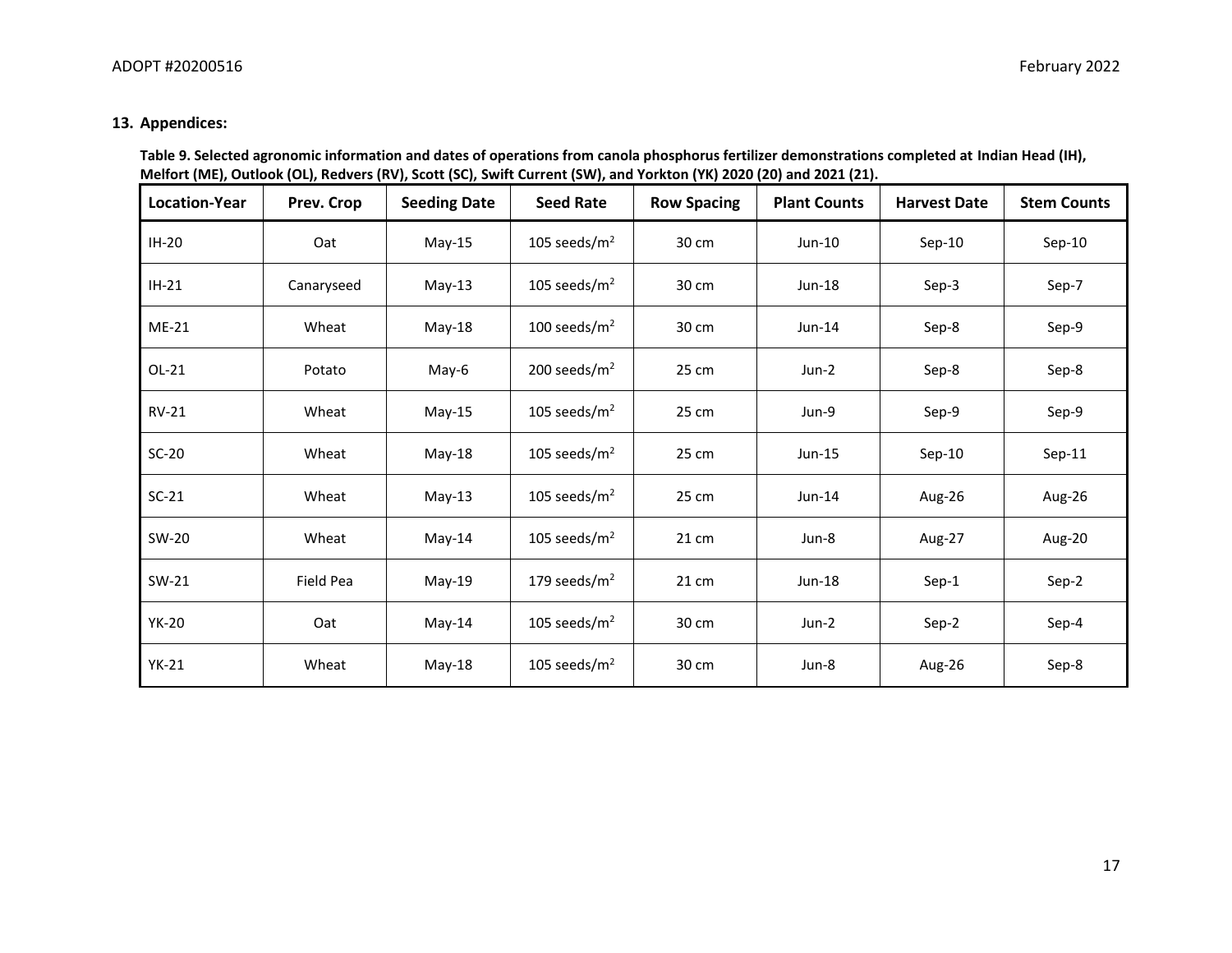**Table 10. Tests of fixed effects phosphorus (P) Form, Rate, and Form x Rate for spring canola plant densities at 10 site-years in Saskatchewan. Results were based on a combined analyses with site as a fixed effect and heterogeneous variance estimates permitted across sites. The 0 P2O5/ha control treatment was removed for the factorial analyses but was included in a separate model (All Entries) to allow for orthogonal contrasts and to compare the control to the combined fertilized plots.**

|                        | Spring Plant Density (plants/m <sup>2</sup> ) |         |                                                                                        |              |  |
|------------------------|-----------------------------------------------|---------|----------------------------------------------------------------------------------------|--------------|--|
|                        |                                               |         | ---------------------- Factorial Analyses ----------------------- ---- All Entries --- |              |  |
| <b>Location - Year</b> | Form                                          | Rate    | Form $\times$ Rate                                                                     | <b>Entry</b> |  |
|                        |                                               |         |                                                                                        |              |  |
| Indian Head - 2020     | 0.465                                         | 0.529   | 0.767                                                                                  | 0.775        |  |
| Indian Head - 2021     | 0.685                                         | 0.800   | 0.984                                                                                  | 0.964        |  |
| Melfort $-2021$        | 0.661                                         | 0.796   | 0.712                                                                                  | 0.689        |  |
| Outlook $-2021$        | < 0.001                                       | < 0.001 | < 0.001                                                                                | < 0.001      |  |
| $Redvers - 2021$       | 0.059                                         | 0.675   | 0.009                                                                                  | 0.008        |  |
| $Scott - 2020$         | 0.037                                         | 0.608   | 0.281                                                                                  | 0.302        |  |
| Scott $-2021$          | < 0.001                                       | 0.026   | < 0.001                                                                                | < 0.001      |  |
| Swift Current - 2020   | 0.326                                         | 0.595   | 0.847                                                                                  | 0.885        |  |
| Swift Current - 2021   | < 0.001                                       | < 0.001 | < 0.001                                                                                | < 0.001      |  |
| Yorkton - $2020^2$     |                                               |         |                                                                                        |              |  |
| Yorkton $-2021$        | < 0.001                                       | 0.324   | < 0.001                                                                                | < 0.001      |  |

 $Z$  Yorkton – 2020 was excluded from the combined analyses due to missing treatments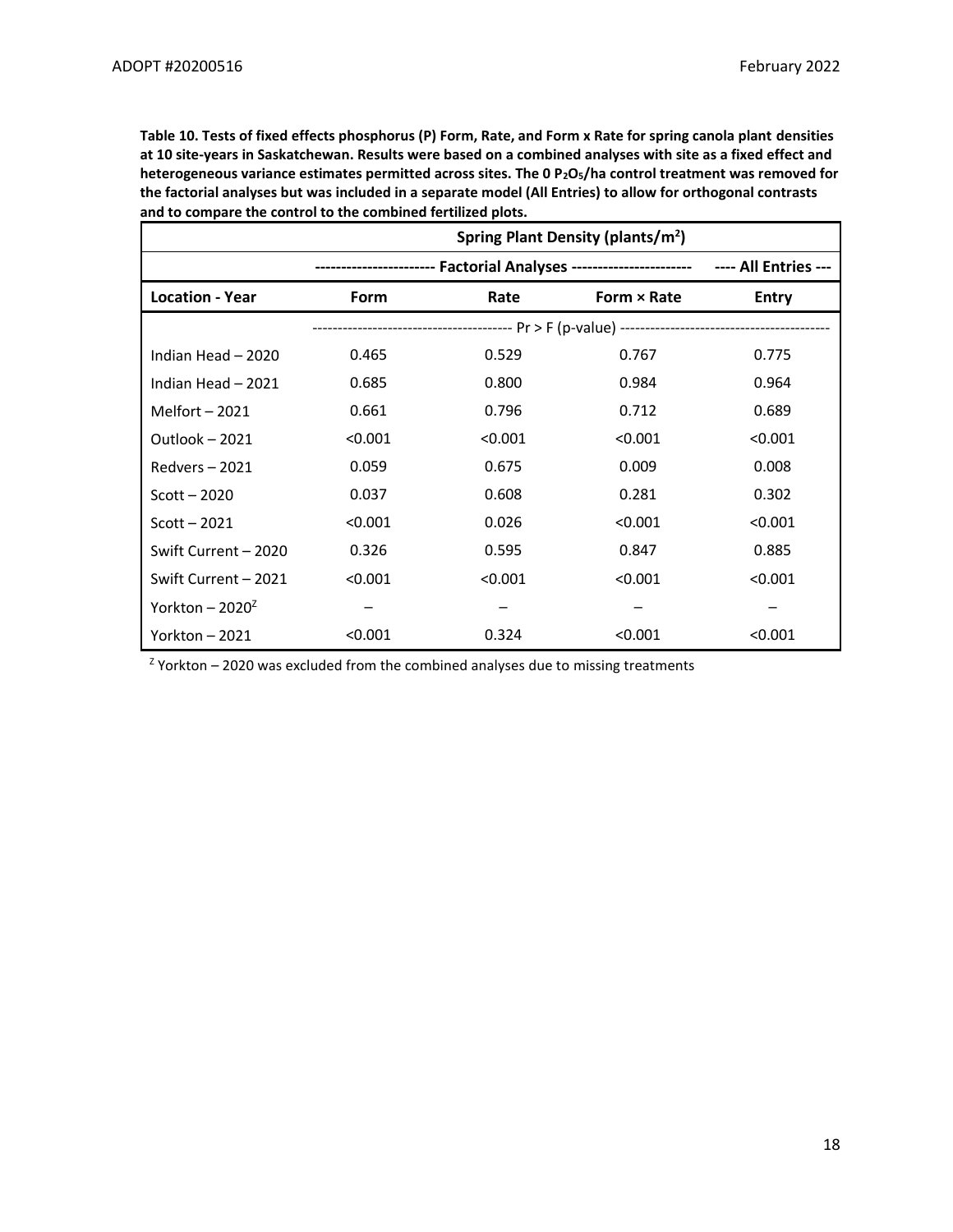**Table 11. Tests of fixed effects phosphorus (P) Form, Rate, and Form x Rate for final canola plant densities at 10 site-years in Saskatchewan. Results were based on a combined analyses with site as a fixed effect and heterogeneous variance estimates permitted across sites. The 0 P2O5/ha control treatment was removed for the factorial analyses but was included in a separate model (All Entries) to allow for orthogonal contrasts and to compare the control to the combined fertilized plots.**

|                             | Final Plant Density (stems/m <sup>2</sup> ) |         |                                                                                        |              |  |  |
|-----------------------------|---------------------------------------------|---------|----------------------------------------------------------------------------------------|--------------|--|--|
|                             |                                             |         | ---------------------- Factorial Analyses ----------------------- ---- All Entries --- |              |  |  |
| <b>Location - Year</b>      | Form                                        | Rate    | Form $\times$ Rate                                                                     | <b>Entry</b> |  |  |
|                             |                                             |         |                                                                                        |              |  |  |
| Indian Head - 2020          | 0.376                                       | 0.797   | 0.957                                                                                  | 0.971        |  |  |
| Indian Head - 2021          | 0.706                                       | 0.687   | 0.949                                                                                  | 0.953        |  |  |
| Melfort $-2021$             | 0.894                                       | 0.798   | 0.882                                                                                  | 0.920        |  |  |
| Outlook - 2021              | < 0.001                                     | 0.042   | < 0.001                                                                                | < 0.001      |  |  |
| $Redvers - 2021$            | < 0.001                                     | 0.009   | < 0.001                                                                                | < 0.001      |  |  |
| $Scott - 2020$              | 0.132                                       | 0.727   | 0.734                                                                                  | 0.667        |  |  |
| $Scott - 2021$              | < 0.001                                     | 0.038   | < 0.001                                                                                | < 0.001      |  |  |
| Swift Current - 2020        | 0.504                                       | 0.572   | 0.952                                                                                  | 0.971        |  |  |
| Swift Current - 2021        | < 0.001                                     | < 0.001 | < 0.001                                                                                | < 0.001      |  |  |
| Yorkton – 2020 <sup>2</sup> |                                             |         |                                                                                        |              |  |  |
| Yorkton – 2021              | < 0.001                                     | 0.013   | < 0.001                                                                                | < 0.001      |  |  |

 $Z$  Yorkton – 2020 was excluded from the combined analyses due to missing treatments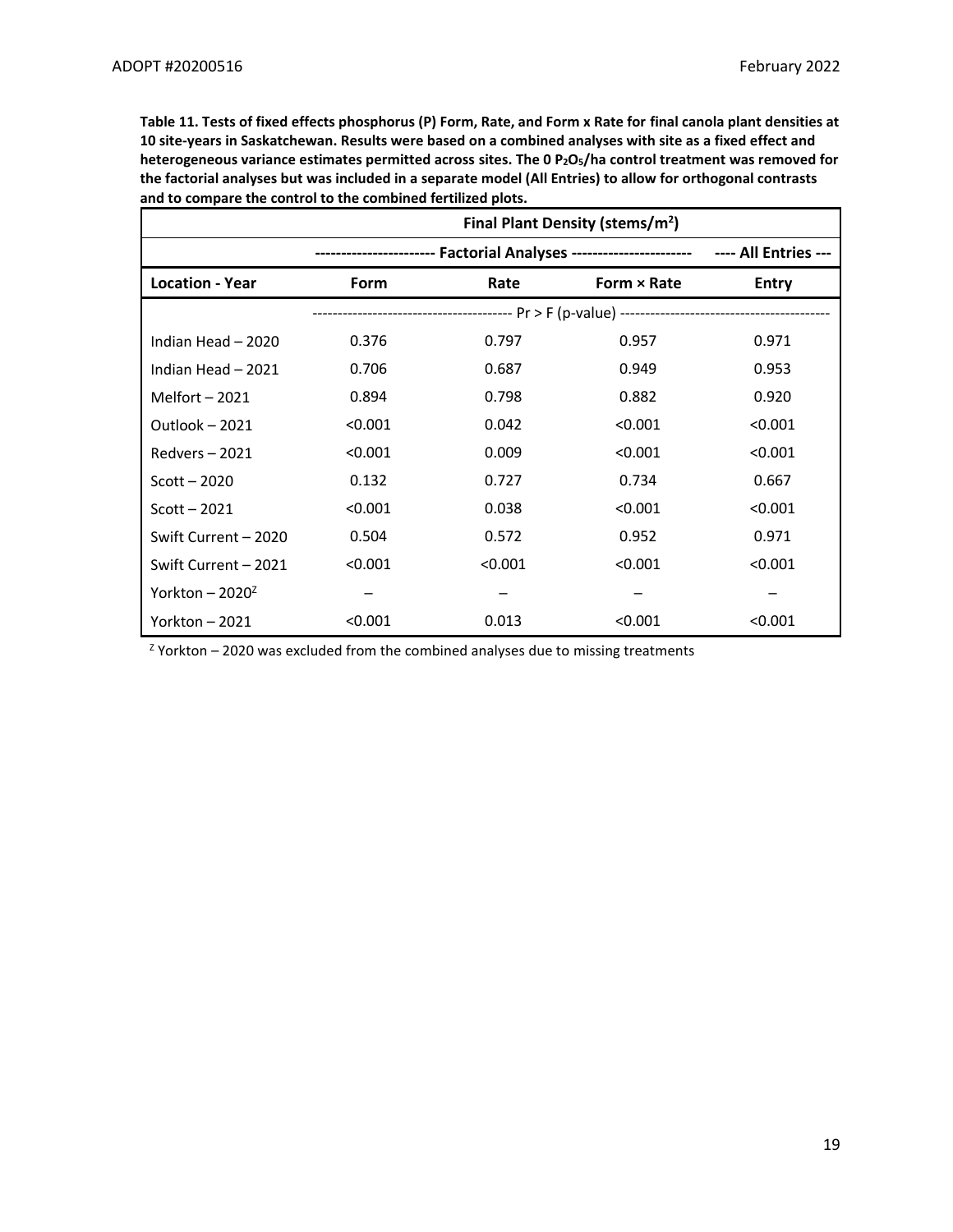**Table 12. Tests of fixed effects phosphorus (P) Form, Rate, and Form x Rate for final canola plant densities at 10 site-years in Saskatchewan. Results were based on a combined analyses with site as a fixed effect and heterogeneous variance estimates permitted across sites. The 0 P2O5/ha control treatment was removed for the factorial analyses but was included in a separate model (All Entries) to allow for orthogonal contrasts and to compare the control to the combined fertilized plots.**

|                        |         |                                                                                  | Seed Yield (kg/ha) |              |
|------------------------|---------|----------------------------------------------------------------------------------|--------------------|--------------|
|                        |         | ------------- Factorial Analyses -----------------------    ---- All Entries --- |                    |              |
| <b>Location - Year</b> | Form    | Rate                                                                             | Form $\times$ Rate | <b>Entry</b> |
|                        |         |                                                                                  |                    |              |
| Indian Head - 2020     | 0.625   | 0.167                                                                            | 0.607              | 0.620        |
| Indian Head - 2021     | 0.360   | 0.858                                                                            | 0.956              | 0.965        |
| Melfort $-2021$        | < 0.001 | 0.008                                                                            | < 0.001            | < 0.001      |
| Outlook - 2021         | 0.930   | 0.609                                                                            | < 0.001            | < 0.001      |
| Redvers-2021           | 0.260   | 0.004                                                                            | 0.009              | < 0.001      |
| $Scott - 2020$         | 0.800   | 0.001                                                                            | 0.045              | < 0.001      |
| Scott $-2021$          | 0.415   | 0.022                                                                            | 0.314              | 0.176        |
| Swift Current - 2020   | 0.876   | 0.565                                                                            | 0.934              | 0.770        |
| Swift Current - 2021   | 0.743   | 0.148                                                                            | 0.552              | 0.597        |
| Yorkton - $2020^2$     |         |                                                                                  |                    |              |
| Yorkton $-2021$        | 0.441   | 0.942                                                                            | 0.919              | 0.855        |

 $Z$  Yorkton – 2020 was excluded from the combined analyses due to missing treatments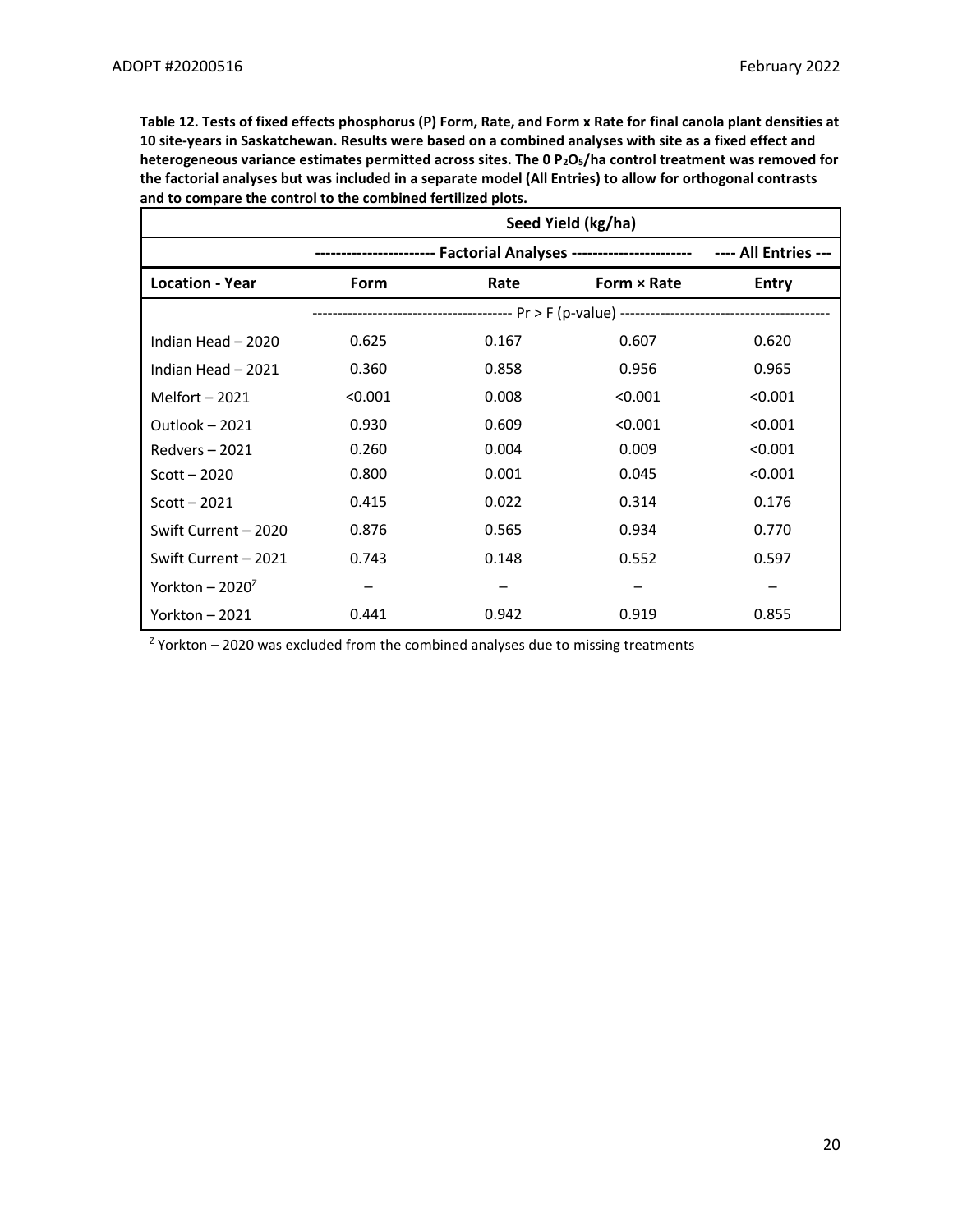| <b>Main Effect</b>                  | <b>IH-20</b> | <b>IH-21</b> | <b>ME-21</b> | OL-21  | <b>RV-21</b> | $SC-20$ | $SC-21$ | <b>SW-20</b> | <b>SW-21</b> | <b>YK-21</b> |  |  |  |  |
|-------------------------------------|--------------|--------------|--------------|--------|--------------|---------|---------|--------------|--------------|--------------|--|--|--|--|
|                                     |              |              |              |        |              |         |         |              |              |              |  |  |  |  |
| Control                             | 60.7         | 77.9         | 79.0         | 111.8  | 101.4        | 57.1    | 81.7    | 30.5         | 83.8         | 74.0         |  |  |  |  |
| P Form <sup>Y</sup>                 |              |              |              |        |              |         |         |              |              |              |  |  |  |  |
| <b>MAP</b>                          | 64.4 A       | 67.9 A       | 70.2 A       | 64.9 B | 96.5 AB      | 48.3 B  | 64.3 B  | 32.4 A       | 77.7 B       | 64.1B        |  |  |  |  |
| <b>S15</b>                          | 61.8 A       | 73.3 A       | 70.9 A       | 58.0 B | 90.1 B       | 46.8 B  | 63.8 B  | 25.9 A       | 61.0 C       | 58.7B        |  |  |  |  |
| CG                                  | 69.9 A       | 68.8 A       | 76.1 A       | 94.8 A | 100.6 A      | 59.9 A  | 90.5 A  | 33.2 A       | 90.5 A       | 84.2 A       |  |  |  |  |
| MAP:CG                              | 66.2 A       | 71.9 A       | 73.3 A       | 96.8 A | 87.9 B       | 55.9 AB | 73.9 B  | 26.1 A       | 85.1 AB      | 77.7 A       |  |  |  |  |
| S.E.M.                              | 3.47         | 3.46         | 3.19         | 3.95   | 4.32         | 3.23    | 5.09    | 3.40         | 5.49         | 4.06         |  |  |  |  |
| kgP <sub>2</sub> O <sub>5</sub> /ha |              |              |              |        |              |         |         |              |              |              |  |  |  |  |
| 22                                  | 68.4 A       | 69.2 A       | 70.9 A       | 79.5 B | 91.7 A       | 55.1 A  | 77.2 A  | 31.6 A       | 92.4 A       | 74.6 A       |  |  |  |  |
| 45                                  | 63.7 A       | 72.1 A       | 73.3 A       | 88.8 A | 95.6 A       | 52.4 A  | 76.1 A  | 29.5 A       | 74.4 B       | 71.0 A       |  |  |  |  |
| 65                                  | 64.5 A       | 70.1 A       | 73.7 A       | 67.6 C | 94.1 A       | 50.7 A  | 66.1B   | 27.1A        | 69.0 B       | 67.9 A       |  |  |  |  |
| S.E.M.                              | 2.95         | 2.94         | 2.61         | 3.50   | 3.92         | 2.67    | 4.75    | 2.87         | 5.17         | 3.62         |  |  |  |  |

**Table 13. Main effect means for seed-placed phosphorus (P) fertilizer form and rate effects on spring canola plant densities for individual location-years in Saskatchewan. Values within a column followed by the same letter do not significantly differ (Tukey;** *P* **≤ 0.05).**

<sup>Z</sup> IH - Indian Head; ME - Melfort; OL - Outlook; RV - Redvers; SC - Scott; SW - Swift Current; YK – Yorkton (YK-20 excluded due to missing treatments) <sup>Y</sup> MAP - monoammonium phosphate (11-52-0); S15 - MicroEssentials® S15 (13-33-0-15); CG - Crystal Green® - 5-28-0 + 10% Mg; MAP:CG - 8-40-0 + 5% Mg (50:50 by mass of product)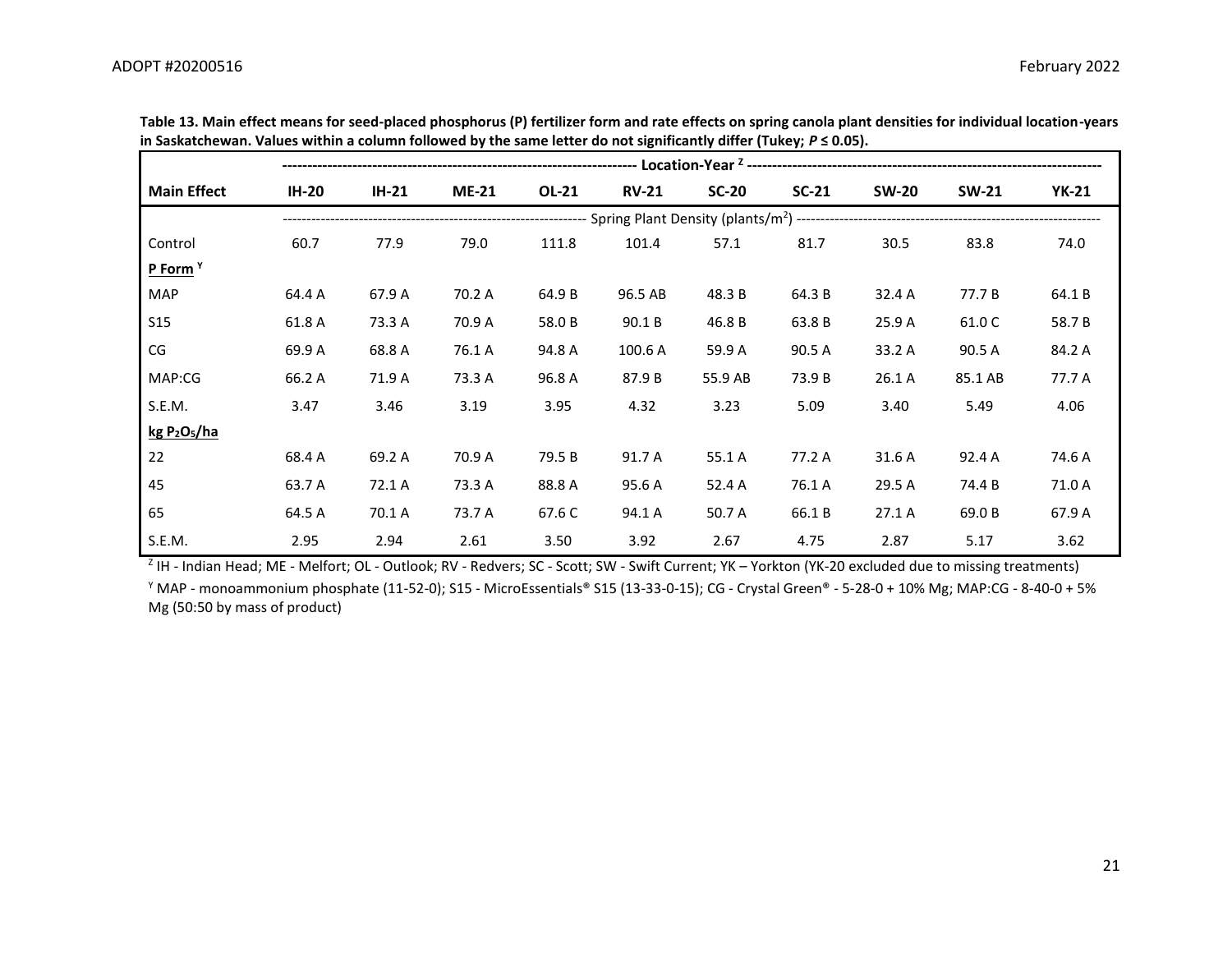**Table 14. Individual treatment means and orthogonal contrast results for seed-placed phosphorus (P) fertilizer form and rate effects on final canola plant densities for individual location-years in Saskatchewan. Values associated with the linear and quadratic orthogonal contrasts are p-values (Pr >** *F***). Values within a column followed by the same letter do not significantly differ (Tukey;** *P* **≤ 0.05); however, letter groupings for individual treatments are only provided for location-years where the Form x Rate interaction was significant (denoted by an asterisk).** 

| <b>Entry</b>  | <b>IH-20</b> | <b>IH-21</b> | <b>ME-21</b> | $OL-21*$ | $RV-21*$  | $SC-20$ | $SC-21*$  | <b>SW-20</b> | $SW-21*$ | YK-21*    |
|---------------|--------------|--------------|--------------|----------|-----------|---------|-----------|--------------|----------|-----------|
|               |              |              |              |          |           |         |           |              |          |           |
| Control       | 60.7         | 77.9         | 79.0         | 111.8    | 101.4     | 57.1    | 81.7      | 30.5         | 83.8     | 74.0      |
| <b>MAP-25</b> | 69.1         | 67.9         | 74.9         | 83.0 bcd | 87.9 bcd  | 52.9    | 69.9 cde  | 30.5         | 98.7 a   | 63.3 def  |
| <b>MAP-45</b> | 60.7         | 69.7         | 71.4         | 65.8 de  | 101.9 ab  | 49.0    | 71.9 bcde | 34.4         | 72.1 bc  | 64.9 b-f  |
| <b>MAP-65</b> | 63.4         | 66.0         | 64.4         | 46.0 f   | 99.6 abc  | 43.1    | 51.2f     | 32.3         | 62.2 cd  | 64.1 cdef |
| MAP-lin       | 0.975        | 0.214        | 0.095        | < 0.001  | 0.818     | 0.103   | 0.002     | 0.741        | 0.002    | 0.291     |
| MAP-quad      | 0.598        | 0.630        | 0.758        | 0.733    | 0.307     | 0.826   | 0.431     | 0.899        | 0.023    | 0.441     |
| $S15-25$      | 70.5         | 68.9         | 66.0         | 54.5 ef  | 81.4 cd   | 53.9    | 69.4 cdef | 33.2         | 82.0 ab  | 68.2 a-f  |
| S15-45        | 59.7         | 75.5         | 77.5         | 74.0 cd  | 98.9 abc  | 43.1    | 61.3 ef   | 24.2         | 49.1 d   | 56.6 ef   |
| S15-65        | 55.2         | 75.7         | 69.1         | 45.5 f   | 90.1 abcd | 43.6    | 60.8 ef   | 20.4         | 52.1 d   | 51.2f     |
| S15-lin       | 0.371        | 0.949        | 0.486        | < 0.001  | 0.495     | 0.068   | 0.011     | 0.173        | < 0.001  | 0.005     |
| S15-quad      | 0.208        | 0.432        | 0.662        | 0.025    | 0.313     | 0.883   | 0.427     | 0.524        | 0.975    | 0.882     |
| $CG-25$       | 66.9         | 71.8         | 74.2         | 95.3 ab  | 93.8 abcd | 54.4    | 89.1 ab   | 33.5         | 88.8 ab  | 84.7 a    |
| $CG-24$       | 68.5         | 67.9         | 70.8         | 106.8a   | 100.4ab   | 62.8    | 96.2a     | 34.7         | 94.5 a   | 82.6 ab   |
| $CG-65$       | 74.2         | 66.7         | 83.3         | 82.3 bcd | 107.5 a   | 62.5    | 86.2 abc  | 31.4         | 88.2 ab  | 85.1a     |
| CG-lin        | 0.131        | 0.174        | 0.779        | 0.006    | 0.411     | 0.394   | 0.429     | 0.871        | 0.473    | 0.245     |
| CG-quad       | 0.978        | 0.750        | 0.176        | 0.533    | 0.210     | 0.771   | 0.191     | 0.627        | 0.403    | 0.521     |
| MAP:CG-25     | 67.3         | 68.3         | 68.5         | 85.3 bc  | 103.6 ab  | 59.3    | 80.5 abcd | 29.3         | 99.9 a   | 82.2 abc  |
| MAP:CG-45     | 65.9         | 75.5         | 73.4         | 108.5 a  | 81.2 cd   | 54.7    | 74.8 bcde | 24.8         | 82.0 ab  | 79.8 abcd |
| MAP:CG-65     | 65.4         | 72.0         | 78.1         | 96.5 ab  | 79.0 d    | 53.6    | 66.5 def  | 24.2         | 73.6 bc  | 71.1 a-e  |
| MAP:CG-lin    | 0.623        | 0.672        | 0.992        | 0.351    | 0.002     | 0.609   | 0.073     | 0.407        | 0.113    | 0.746     |
| MAP:CG-quad   | 0.581        | 0.591        | 0.212        | 0.187    | 0.526     | 0.756   | 0.501     | 0.988        | 0.032    | 0.169     |
| S.E.M.        | 6.23         | 6.22         | 6.08         | 6.51     | 6.74      | 6.10    | 7.26      | 6.19         | 7.54     | 6.58      |

<sup>Z</sup> IH - Indian Head; ME - Melfort; OL - Outlook; RV - Redvers; SC - Scott; SW - Swift Current; YK – Yorkton (YK-20 excluded due to missing values)

 $\gamma$  MAP - monoammonium phosphate (11-52-0); S15 - MicroEssentials® S15 (13-33-0-15); CG - Crystal Green® - 5-28-0 + 10% Mg; MAP:CG - 8-40-0 + 5% Mg (50:50 by mass of product)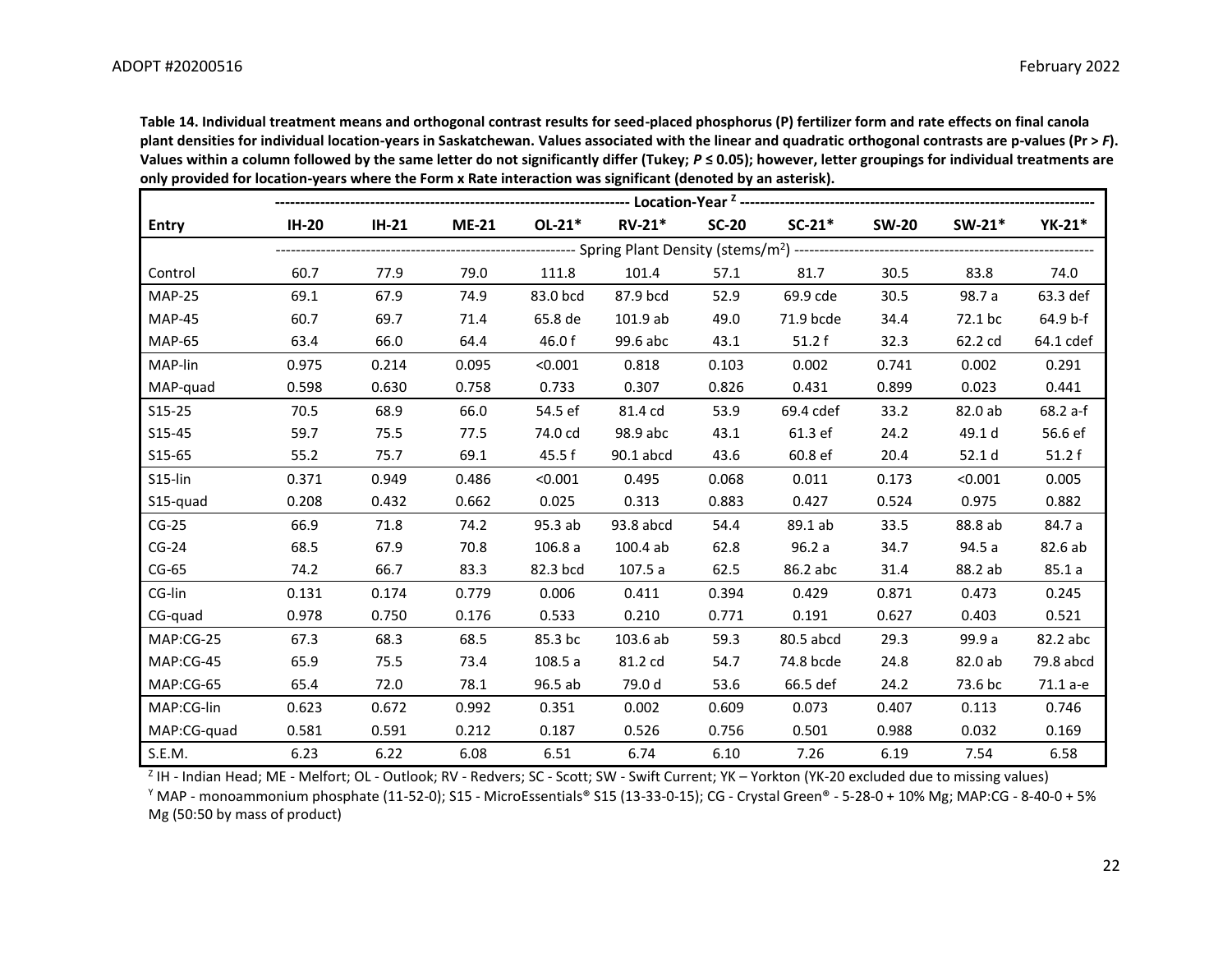| <b>Main Effect</b>                   | <b>IH-20</b> | $IH-21$ | $ME-21$ | <b>OL-21</b> | <b>RV-21</b> | $SC-20$ | $SC-21$ | <b>SW-20</b> | <b>SW-21</b> | <b>YK-21</b> |  |
|--------------------------------------|--------------|---------|---------|--------------|--------------|---------|---------|--------------|--------------|--------------|--|
|                                      |              |         |         |              |              |         |         |              |              |              |  |
| Control                              | 53.8         | 74.1    | 67.7    | 103.5        | 87.8         | 65.4    | 99.2    | 31.4         | 79.3         | 62.9         |  |
| P Form <sup>Y</sup>                  |              |         |         |              |              |         |         |              |              |              |  |
| <b>MAP</b>                           | 59.1 A       | 66.3 A  | 66.7 A  | 62.3 B       | 71.7 B       | 55.9 A  | 84.0 BC | 34.1 A       | 80.1 A       | 53.4 B       |  |
| <b>S15</b>                           | 52.0 A       | 70.1 A  | 70.1 A  | 53.2 B       | 64.6 B       | 51.4 A  | 72.8 C  | 28.4 A       | 60.2B        | 51.2 B       |  |
| CG                                   | 59.1 A       | 72.1 A  | 66.8 A  | 87.9 A       | 86.1 A       | 62.3 A  | 102.8 A | 34.5 A       | 91.4 A       | 72.7 A       |  |
| MAP:CG                               | 54.0 A       | 69.9 A  | 67.9 A  | 92.6 A       | 68.6B        | 60.2 A  | 91.6 B  | 29.5 A       | 83.7 A       | 56.9B        |  |
| S.E.M.                               | 3.38         | 3.13    | 4.26    | 4.75         | 3.22         | 3.32    | 3.29    | 3.20         | 4.53         | 6.06         |  |
| kg P <sub>2</sub> O <sub>5</sub> /ha |              |         |         |              |              |         |         |              |              |              |  |
| 22                                   | 56.6 A       | 71.7 A  | 68.6 A  | 70.6 B       | 80.0 A       | 58.9 A  | 89.8 AB | 34.2 A       | 89.6 A       | 65.8 A       |  |
| 45                                   | 57.2 A       | 68.0 A  | 66.2 A  | 80.3 A       | 71.5 AB      | 57.9 A  | 92.1 A  | 29.8 A       | 75.7 B       | 56.4 B       |  |
| 65                                   | 54.4 A       | 69.1 A  | 68.9 A  | 71.1B        | 66.8 B       | 55.6 A  | 81.5 B  | 31.0 A       | 71.3 B       | 53.5 B       |  |
| S.E.M.                               | 2.88         | 2.59    | 3.88    | 4.41         | 2.69         | 2.81    | 2.77    | 2.66         | 4.17         | 5.80         |  |

**Table 15. Main effect means for seed-placed phosphorus (P) fertilizer form and rate effects on final canola plant densities for individual location-years in Saskatchewan. Values within a column followed by the same letter do not significantly differ (Tukey;** *P* **≤ 0.05).**

<sup>Z</sup> IH - Indian Head; ME - Melfort; OL - Outlook; RV - Redvers; SC - Scott; SW - Swift Current; YK – Yorkton (YK-20 excluded due to missing treatments) <sup>Y</sup> MAP - monoammonium phosphate (11-52-0); S15 - MicroEssentials® S15 (13-33-0-15); CG - Crystal Green® - 5-28-0 + 10% Mg; MAP:CG - 8-40-0 + 5% Mg (50:50 by mass of product)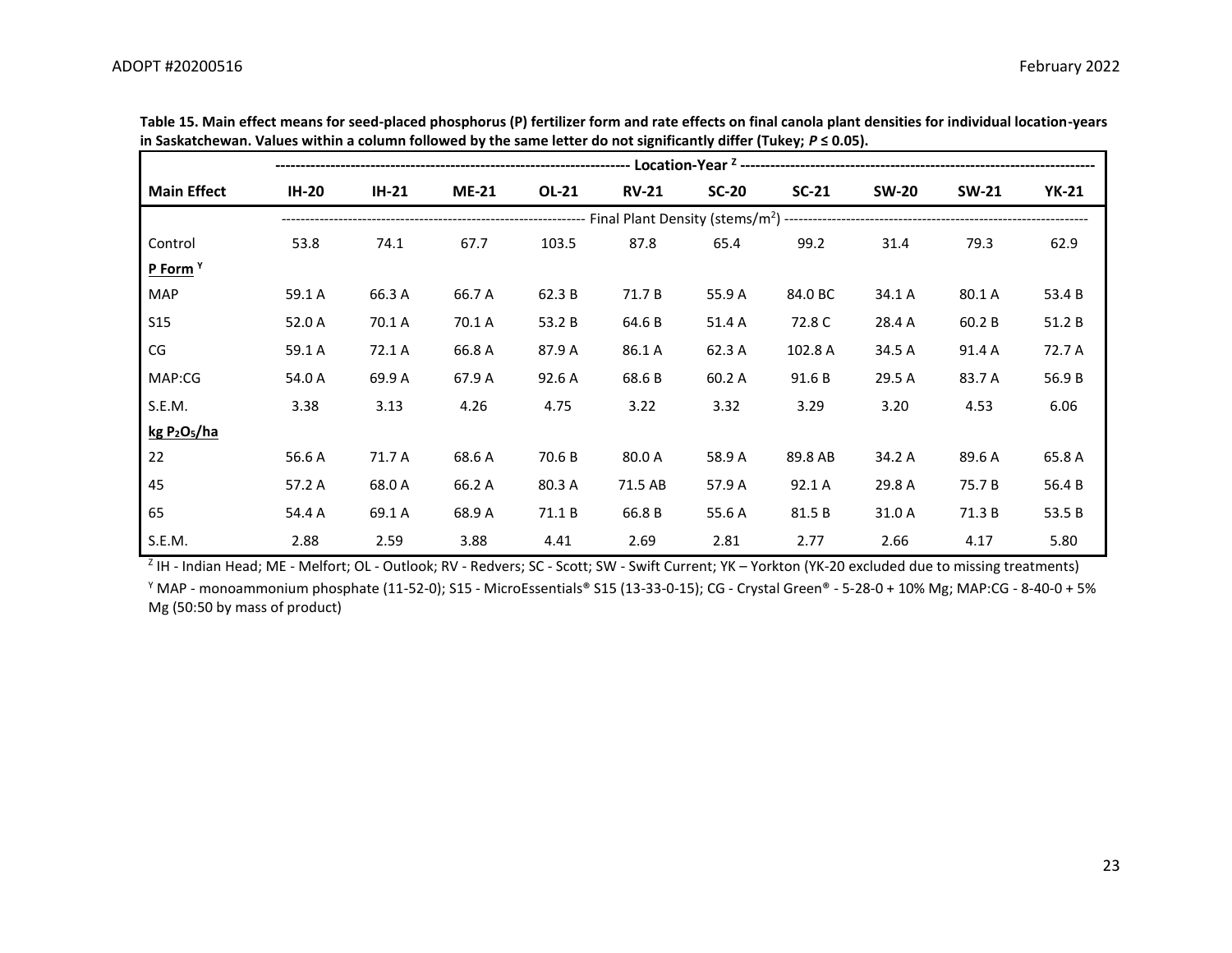**Table 16. Individual treatment means and orthogonal contrast results for seed-placed phosphorus (P) fertilizer form and rate effects on final canola plant densities for individual location-years in Saskatchewan. Values associated with the linear and quadratic orthogonal contrasts are p-values (Pr >** *F***). Values within a column followed by the same letter do not significantly differ (Tukey;** *P* **≤ 0.05); however, letter groupings for individual treatments are only provided for location-years where the Form x Rate interaction was significant (denoted with an asterisk).**

| <b>Entry</b>  | <b>IH-20</b> | $IH-21$ | <b>ME-21</b> | $OL-21*$ | $RV-21*$  | $SC-20$ | $SC-21*$   | <b>SW-20</b> | $SW-21*$ | $YK-21*$  |
|---------------|--------------|---------|--------------|----------|-----------|---------|------------|--------------|----------|-----------|
|               |              |         |              |          |           |         |            |              |          |           |
| Control       | 53.8         | 74.1    | 67.7         | 103.5    | 87.8      | 65.4    | 99.2       | 31.4         | 79.3     | 62.9      |
| <b>MAP-25</b> | 62.6         | 71.4    | 68.3         | 74.8 cd  | 81.0 abc  | 55.9    | 95.7 ab    | 34.7         | 103.2a   | 64.9 abc  |
| <b>MAP-45</b> | 58.4         | 60.1    | 69.3         | 55.0 e   | 67.2 cd   | 59.8    | 88.8 bc    | 34.1         | 72.1 cd  | 45.5 cd   |
| <b>MAP-65</b> | 56.2         | 67.5    | 62.6         | 57.3 de  | 66.9 cd   | 51.9    | 67.4 d     | 33.5         | 65.2 cde | 50.0 cd   |
| MAP-lin       | 0.859        | 0.247   | 0.617        | < 0.001  | 0.005     | 0.171   | < 0.001    | 0.819        | 0.013    | 0.037     |
| MAP-quad      | 0.351        | 0.487   | 0.540        | 0.029    | 0.733     | 0.893   | 0.101      | 0.751        | 0.004    | 0.981     |
| $S15-25$      | 52.1         | 67.3    | 66.5         | 51.0 e   | 80.7 abcd | 54.9    | 77.0 cd    | 33.8         | 74.2 c   | 63.6 abc  |
| S15-45        | 54.8         | 72.8    | 69.7         | 57.3 de  | 63.5 de   | 49.2    | 74.6 cd    | 25.4         | 51.5 e   | 52.1 bcd  |
| S15-65        | 49.2         | 70.4    | 74.2         | 51.3 e   | 49.5 e    | 50.2    | 67.0 d     | 26.0         | 55.0 de  | 38.0 d    |
| S15-lin       | 0.694        | 0.810   | 0.415        | < .0001  | < 0.001   | 0.054   | < 0.001    | 0.381        | < 0.001  | 0.002     |
| S15-quad      | 0.758        | 0.693   | 0.602        | < 0.001  | 0.392     | 0.403   | 0.290      | 0.806        | 0.683    | 0.161     |
| $CG-25$       | 57.0         | 76.7    | 71.6         | 93.8 bc  | 84.9 ab   | 60.8    | 100.9 ab   | 34.4         | 83.7 bc  | 73.1a     |
| $CG-24$       | 60.7         | 69.3    | 57.2         | 96.0 ab  | 86.6 a    | 63.5    | 106.3a     | 34.1         | 96.3 ab  | 71.5 ab   |
| $CG-65$       | 59.7         | 70.1    | 71.6         | 74.0 cd  | 86.9 a    | 62.8    | $101.1$ ab | 35.0         | 94.2 ab  | 73.6 a    |
| CG-lin        | 0.424        | 0.497   | 0.921        | 0.002    | 0.950     | 0.826   | 0.667      | 0.691        | 0.035    | 0.245     |
| CG-quad       | 0.770        | 0.812   | 0.467        | 0.281    | 0.783     | 0.735   | 0.613      | 0.871        | 0.714    | 0.515     |
| MAP:CG-25     | 54.7         | 71.4    | 67.9         | 62.8 de  | 73.3 abcd | 64.2    | 85.4 bc    | 33.8         | 97.5 ab  | 61.6 abc  |
| MAP:CG-45     | 54.8         | 69.9    | 68.7         | 113.0 a  | 68.7 bcd  | 59.1    | 98.7 ab    | 25.4         | 82.9 bc  | 56.6 abcd |
| MAP:CG-65     | 52.5         | 68.5    | 67.3         | 102.0 ab | 63.8 cde  | 57.4    | 90.6 abc   | 29.3         | 70.9 cde | 52.5 bcd  |
| MAP:CG-lin    | 0.902        | 0.504   | 0.992        | 0.156    | 0.004     | 0.287   | 0.600      | 0.599        | 0.194    | 0.192     |
| MAP:CG-quad   | 0.788        | 0.943   | 0.898        | 0.004    | 0.509     | 0.908   | 0.573      | 0.972        | 0.009    | 0.751     |
| S.E.M.        | 6.03         | 5.89    | 6.56         | 6.89     | 5.94      | 5.99    | 5.98       | 5.93         | 6.74     | 7.85      |

<sup>Z</sup> IH - Indian Head; ME - Melfort; OL - Outlook; RV - Redvers; SC - Scott; SW - Swift Current; YK – Yorkton (YK-20 excluded due to missing values)

<sup>Y</sup> MAP - monoammonium phosphate (11-52-0); S15 - MicroEssentials® S15 (13-33-0-15); CG - Crystal Green® - 5-28-0 + 10% Mg; MAP:CG - 8-40-0 + 5% Mg (50:50 by mass of product)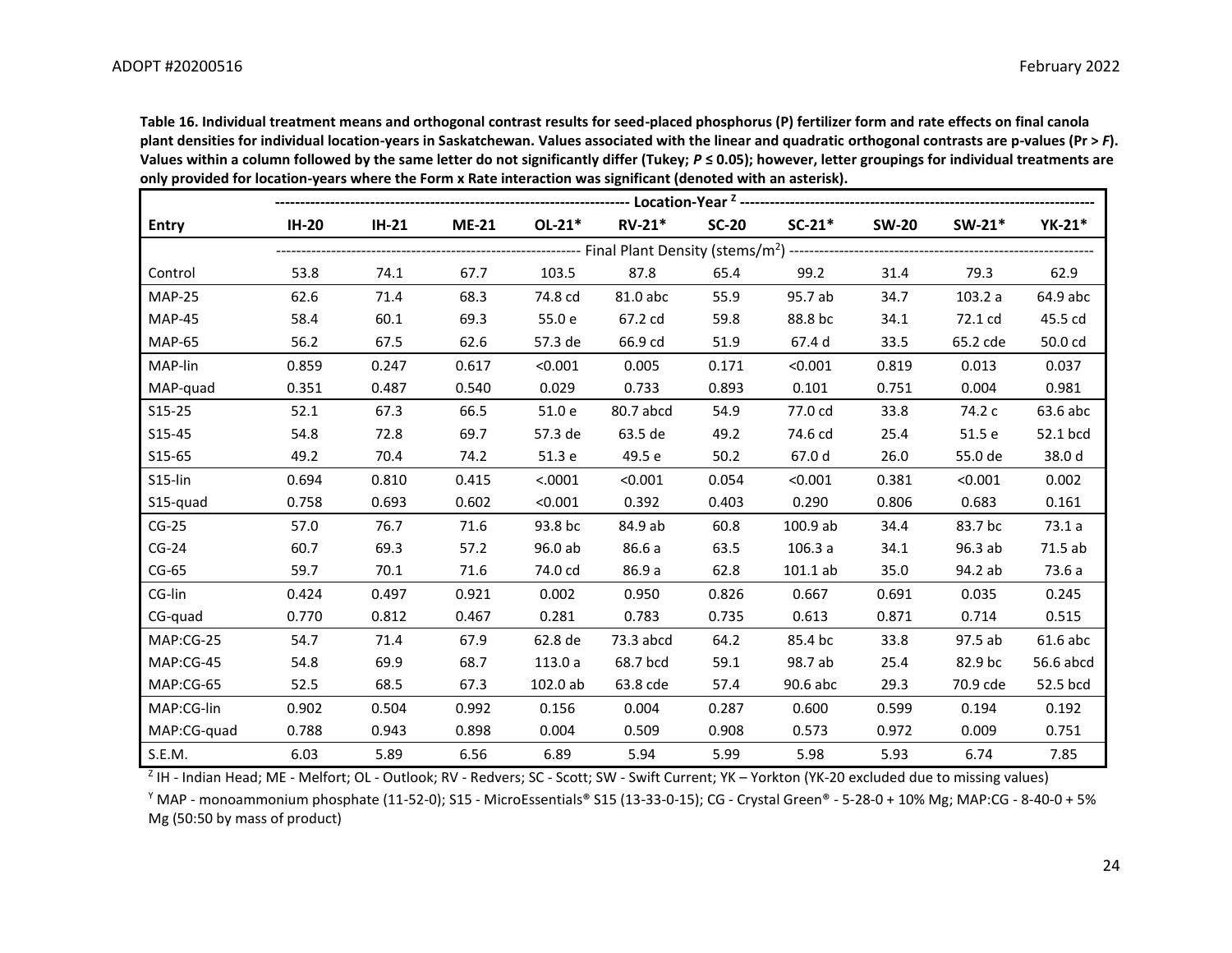| <b>Main Effect</b>                   | <b>IH-20</b> | $IH-21$ | <b>ME-21</b> | OL-21  | <b>RV-21</b> | $SC-20$ | $SC-21$ | <b>SW-20</b> | <b>SW-21</b> | YK-21  |  |
|--------------------------------------|--------------|---------|--------------|--------|--------------|---------|---------|--------------|--------------|--------|--|
|                                      |              |         |              |        |              |         |         |              |              |        |  |
| Control                              | 3236         | 2988    | 912          | 4585   | 743          | 2973    | 1391    | 1996         | 1297         | 1253   |  |
| P Form <sup>Y</sup>                  |              |         |              |        |              |         |         |              |              |        |  |
| <b>MAP</b>                           | 3317 A       | 2965 A  | 1487 A       | 4502 A | 1167 A       | 3421 A  | 1597 A  | 2195 A       | 1299 A       | 1182 A |  |
| <b>S15</b>                           | 3367 A       | 3001 A  | 1577 A       | 4549 A | 1262 A       | 3369 A  | 1600 A  | 2151 A       | 1387 A       | 1101 A |  |
| $\mathsf{CG}\xspace$                 | 3257 A       | 2916 A  | 1009 B       | 4500 A | 1174 A       | 3450 A  | 1499 A  | 2213 A       | 1348 A       | 1051 A |  |
| MAP:CG                               | 3305 A       | 2860 A  | 1410 A       | 4513 A | 1307 A       | 3398 A  | 1632 A  | 2163 A       | 1319 A       | 1141 A |  |
| S.E.M.                               | 79.6         | 79.6    | 79.6         | 79.6   | 79.6         | 79.6    | 79.6    | 79.6         | 79.6         | 79.6   |  |
| kg P <sub>2</sub> O <sub>5</sub> /ha |              |         |              |        |              |         |         |              |              |        |  |
| 22                                   | 3259 A       | 2913 A  | 1243 B       | 4475 A | 1138 B       | 3276 B  | 1469 B  | 2137 A       | 1283 A       | 1113 A |  |
| 45                                   | 3286 A       | 2943 A  | 1415 A       | 4540 A | 1179 B       | 3409 AB | 1615 A  | 2194 A       | 1313 A       | 1133 A |  |
| 65                                   | 3389 A       | 2951 A  | 1454 A       | 4533 A | 1366 A       | 3544 A  | 1662 A  | 2210 A       | 1418 A       | 1111 A |  |
| S.E.M.                               | 73.9         | 73.9    | 73.9         | 73.9   | 73.9         | 73.9    | 73.9    | 73.9         | 73.9         | 73.9   |  |

**Table 17. Main effect means for seed-placed phosphorus (P) fertilizer form and rate effects on canola seed yield for individual location-years in Saskatchewan. Values within a column followed by the same letter do not significantly differ (Tukey;** *P* **≤ 0.05).**

<sup>Z</sup> IH - Indian Head; ME - Melfort; OL - Outlook; RV - Redvers; SC - Scott; SW - Swift Current; YK – Yorkton (YK-20 excluded due to missing treatments) <sup>Y</sup> MAP - monoammonium phosphate (11-52-0); S15 - MicroEssentials® S15 (13-33-0-15); CG - Crystal Green® - 5-28-0 + 10% Mg; MAP:CG - 8-40-0 + 5% Mg (50:50 by mass of product)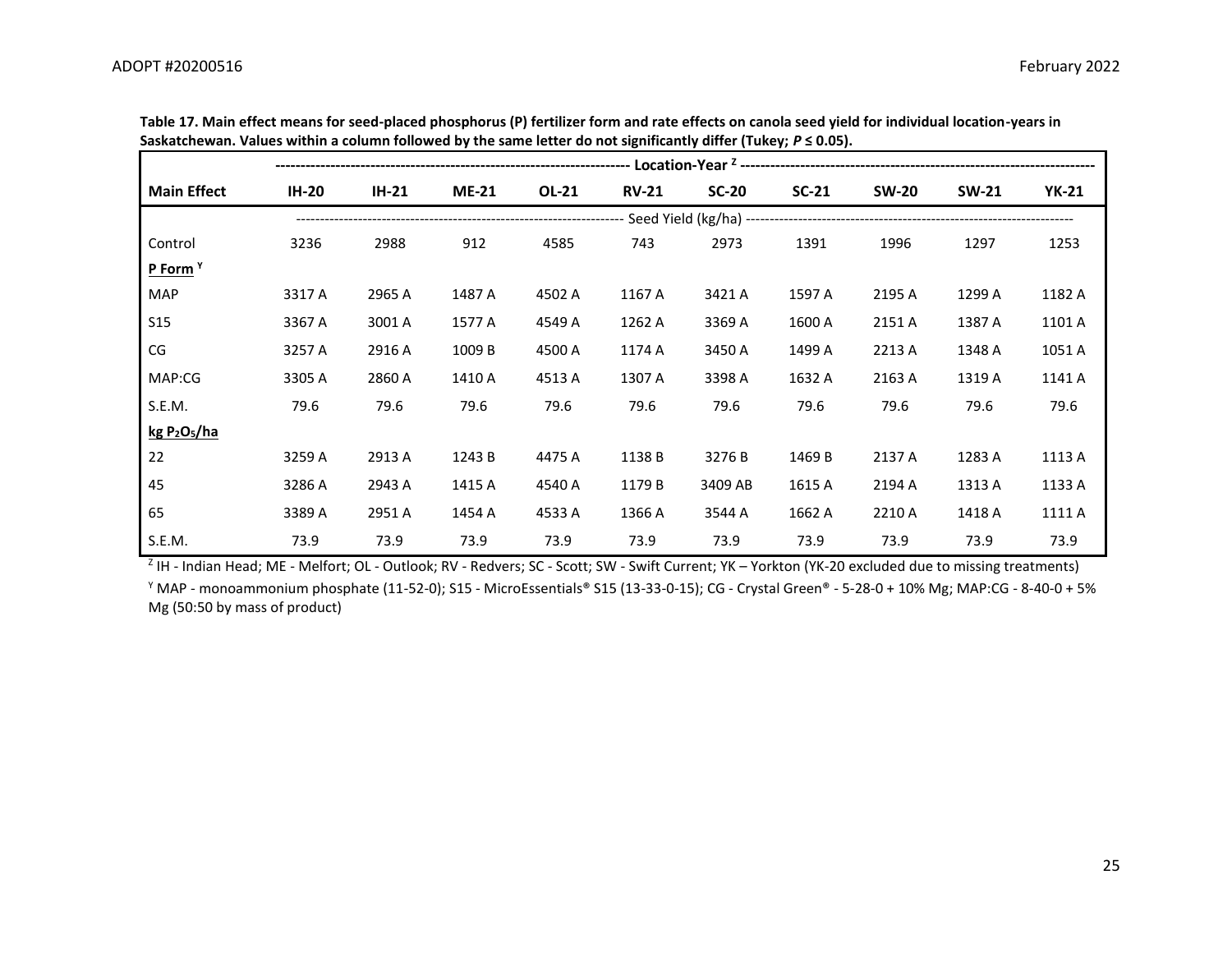**Table 18. Individual treatment means and orthogonal contrast results for seed-placed phosphorus (P) fertilizer form and rate effects on seed yield for**  individual location-years in Saskatchewan. Values associated with the linear and quadratic orthogonal contrasts are p-values (Pr > F). Values within a **column followed by the same letter do not significantly differ (Tukey;** *P* **≤ 0.05); however, letter groupings for individual treatments are only provided for location-years where the Form x Rate interaction was significant.**

| <b>Entry</b>  | <b>IH-20</b> | $IH-21$ | $ME-21*$ | $OL-21*$  | $RV-21*$ | $SC-20*$ | $SC-21$ | <b>SW-20</b> | <b>SW-21</b> | <b>YK-21</b> |
|---------------|--------------|---------|----------|-----------|----------|----------|---------|--------------|--------------|--------------|
|               |              |         |          |           |          |          |         |              |              |              |
| Control       | 3236         | 2988    | 912      | 4585      | 743      | 2973     | 1391    | 1996         | 1297         | 1253         |
| <b>MAP-25</b> | 3324         | 2990    | 1229 bc  | 4546 bcd  | 1095 b   | 3191 c   | 1495    | 2147         | 1228         | 1177         |
| <b>MAP-45</b> | 3179         | 2965    | 1674 a   | 4422 bcde | 1166 b   | 3556 ab  | 1621    | 2180         | 1322         | 1209         |
| <b>MAP-65</b> | 3449         | 2941    | 1559 a   | 4536 bcd  | 1240 b   | 3516 ab  | 1674    | 2257         | 1345         | 1161         |
| MAP-lin       | 0.280        | 0.721   | < 0.001  | 0.537     | < 0.001  | < 0.001  | 0.031   | 0.067        | 0.624        | 0.576        |
| MAP-quad      | 0.389        | 0.878   | 0.082    | 0.501     | 0.218    | 0.339    | 0.904   | 0.768        | 0.604        | 0.892        |
| $S15-25$      | 3279         | 2997    | 1425 ab  | 4372 cde  | 1275 b   | 3299 bc  | 1526    | 2133         | 1395         | 1045         |
| S15-45        | 3374         | 2986    | 1639 a   | 4959 a    | 1245 b   | 3379 abc | 1672    | 2167         | 1380         | 1197         |
| S15-65        | 3447         | 3019    | 1667 a   | 4317 de   | 1265 b   | 3429 abc | 1603    | 2153         | 1383         | 1062         |
| S15-lin       | 0.110        | 0.858   | < 0.001  | 0.637     | < 0.001  | 0.001    | 0.077   | 0.245        | 0.570        | 0.324        |
| S15-quad      | 0.801        | 0.906   | 0.035    | 0.067     | 0.015    | 0.222    | 0.380   | 0.484        | 0.645        | 0.681        |
| $CG-25$       | 3186         | 2861    | 947 c    | 4664 b    | 1085 b   | 3346 abc | 1408    | 2247         | 1357         | 1032         |
| $CG-24$       | 3332         | 2924    | 925 c    | 4235 e    | 1144 b   | 3354 abc | 1517    | 2229         | 1238         | 1069         |
| $CG-65$       | 3252         | 2964    | 1155 bc  | 4602 bc   | 1295 b   | 3649 a   | 1572    | 2162         | 1448         | 1053         |
| CG-lin        | 0.678        | 0.940   | 0.127    | 0.399     | < 0.001  | < 0.001  | 0.153   | 0.246        | 0.469        | 0.188        |
| CG-quad       | 0.953        | 0.392   | 0.315    | 0.241     | 0.424    | 0.805    | 0.773   | 0.122        | 0.483        | 0.321        |
| MAP:CG-25     | 3248         | 2804    | 1370 ab  | 4317 de   | 1096 b   | 3266 bc  | 1448    | 2020         | 1152         | 1196         |
| MAP:CG-45     | 3260         | 2896    | 1425 ab  | 4545 bcd  | 1162 b   | 3347 abc | 1651    | 2201         | 1309         | 1059         |
| MAP:CG-65     | 3407         | 2880    | 1434 ab  | 4678 ab   | 1664 a   | 3582 ab  | 1798    | 2268         | 1495         | 1168         |
| MAP:CG-lin    | 0.258        | 0.566   | < 0.002  | 0.321     | < 0.001  | < 0.001  | 0.002   | 0.029        | 0.118        | 0.371        |
| MAP:CG-quad   | 0.476        | 0.388   | 0.038    | 0.036     | 0.338    | 0.905    | 0.519   | 0.709        | 0.077        | 0.467        |
| S.E.M.        | 115.3        | 115.3   | 115.3    | 115.3     | 115.3    | 115.3    | 115.3   | 115.3        | 115.3        | 115.3        |

<sup>Z</sup> IH - Indian Head; ME - Melfort; OL - Outlook; RV - Redvers; SC - Scott; SW - Swift Current; YK – Yorkton (YK-20 excluded due to missing values)

<sup>Y</sup> MAP - monoammonium phosphate (11-52-0); S15 - MicroEssentials® S15 (13-33-0-15); CG - Crystal Green® - 5-28-0 + 10% Mg; MAP:CG - 8-40-0 + 5% Mg (50:50 by mass of product)